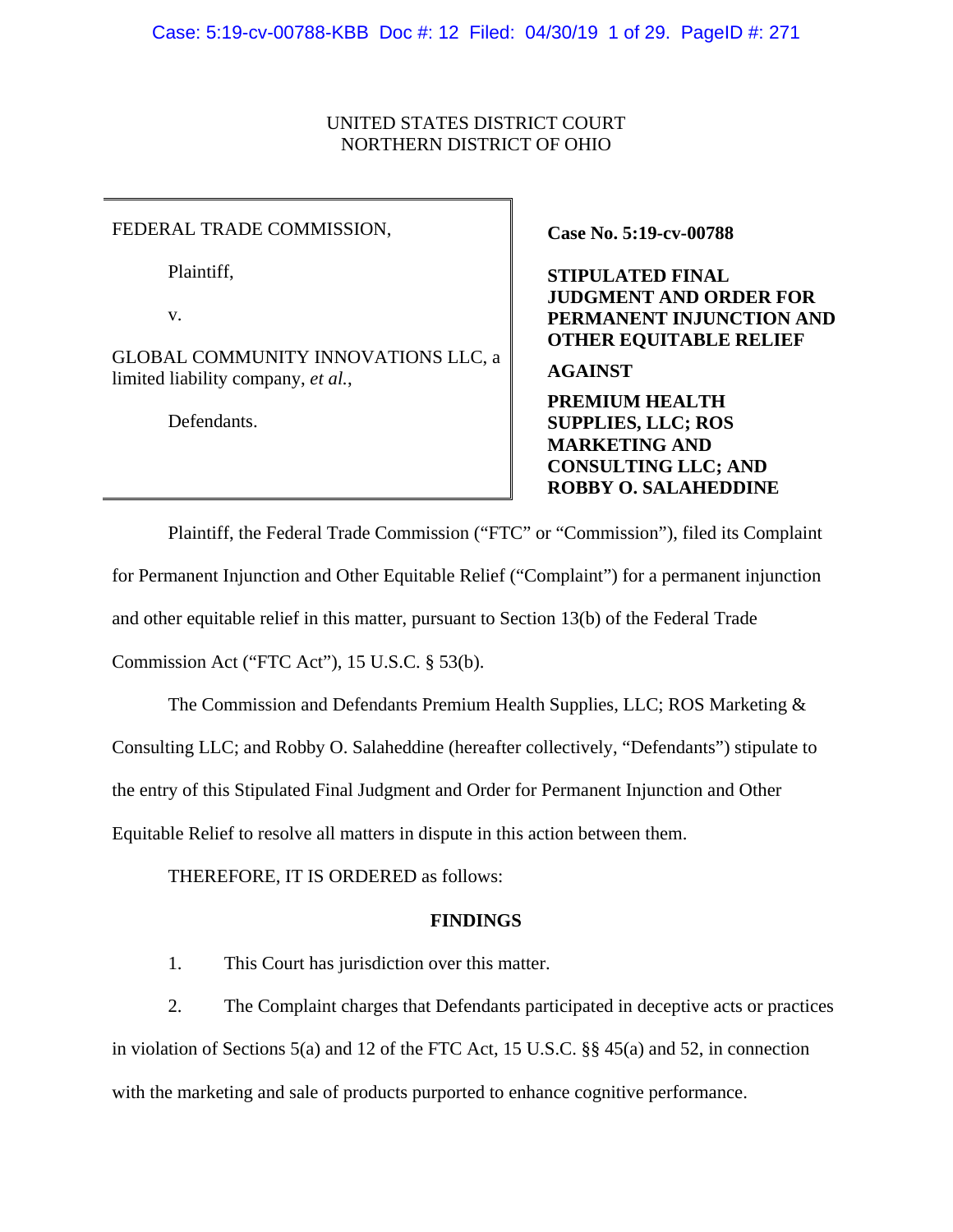#### Case: 5:19-cv-00788-KBB Doc #: 12 Filed: 04/30/19 2 of 29. PageID #: 272

3. Defendants neither admit nor deny any of the allegations in the Complaint, except as specifically stated in this Order. Defendants admit the facts necessary to establish jurisdiction only for purposes of this action.

4. Defendants waive any claim that they may have under the Equal Access to Justice Act, 28 U.S.C. § 2412, concerning the prosecution of this action through the date of this Order. The parties agree to bear their own costs and attorney fees.

5. Defendants and the Commission waive all rights to appeal or otherwise challenge or contest the validity of this Order.

# **DEFINITIONS**

For the purpose of this Order, the following definitions apply:

1. "**Affiliate**" means any Person, including but not limited to any third-party marketer, who participates in an Affiliate Program.

2. "**Affiliate Network**" means any Person who provides another Person with Affiliates for an Affiliate Program or with whom any Person contracts as an Affiliate to promote any product, service, or program.

3. "**Affiliate Program**" means any arrangement under which any Defendant pays, or offers to pay, or provides, or offers to provide, any form of consideration to any third party, either directly or through an Affiliate Network (a) to provide any Defendant with, or refer to any Defendant, potential or actual customers; or (b) otherwise to market, advertise, or offer for sale any product, service, or program on behalf of any Defendant.

4. "**Charge**" or "**Charged**" means any attempt to collect money or other consideration from a consumer, including but not limited to causing billing information to be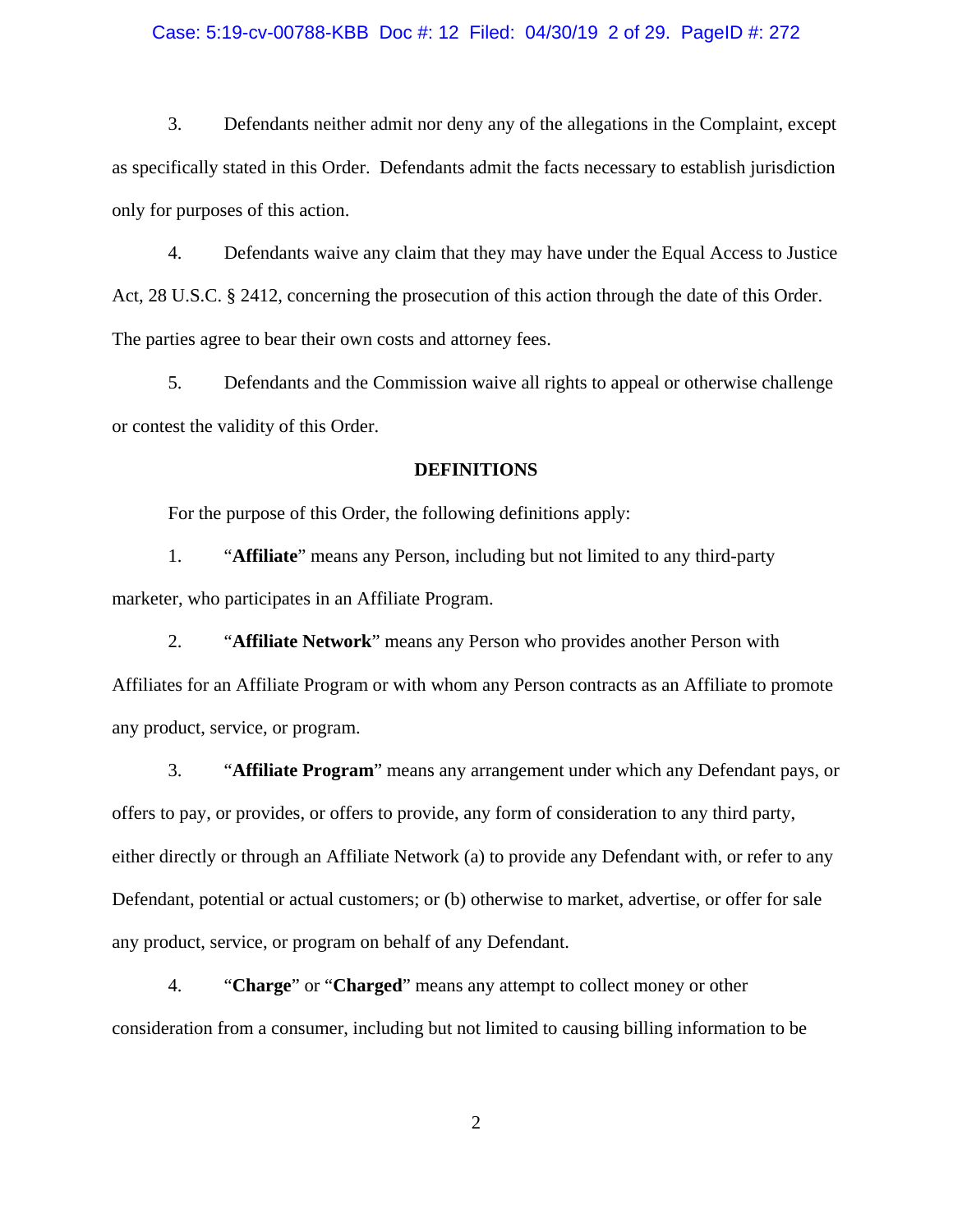#### Case: 5:19-cv-00788-KBB Doc #: 12 Filed: 04/30/19 3 of 29. PageID #: 273

submitted for payment, including but not limited to against the consumer's credit card, debit card, bank account, telephone bill, or other account.

5. "**Clear(ly) and Conspicuous(ly)**" means that a required disclosure is difficult to miss (*i.e.*, easily noticeable) and easily understandable by ordinary consumers, including in all of the following ways:

A. In any communication that is solely visual or solely audible, the disclosure must be made through the same means through which the communication is presented. In any communication made through both visual and audible means, such as a television advertisement, the disclosure must be presented simultaneously in both the visual and audible portions of the communication even if the representation requiring the disclosure is made in only one means;

B. A visual disclosure, by its size, contrast, location, the length of time it appears, and other characteristics, must stand out from any accompanying text or other visual elements so that it is easily noticed, read, and understood;

C. An audible disclosure, including but not limited to by telephone or streaming video, must be delivered in a volume, speed, and cadence sufficient for ordinary consumers to easily hear and understand it;

D. In any communication using an interactive electronic medium, such as the Internet or software, the disclosure must be unavoidable;

E. The disclosure must use diction and syntax understandable to ordinary consumers and must appear in each language in which the representation that requires the disclosure appears;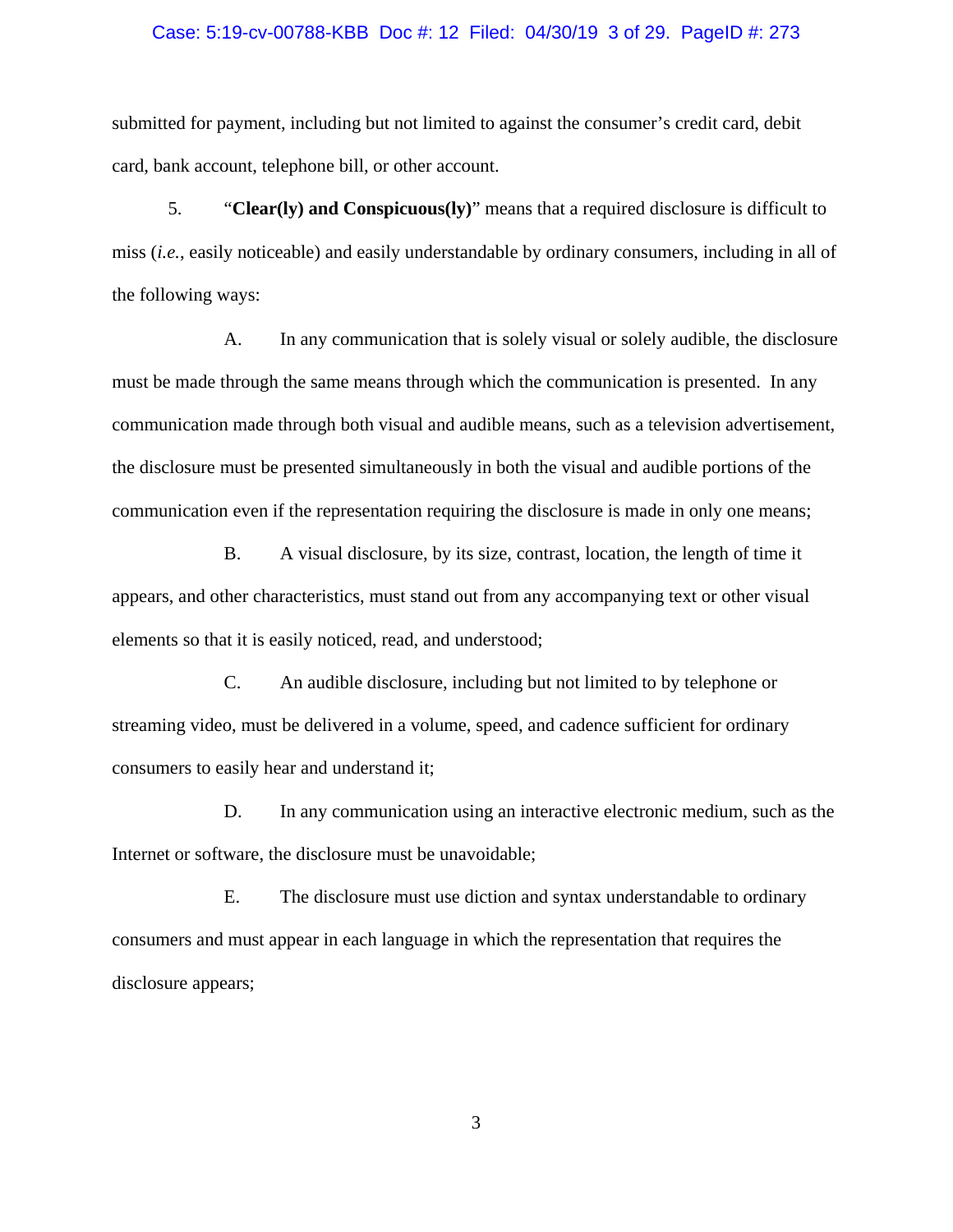## Case: 5:19-cv-00788-KBB Doc #: 12 Filed: 04/30/19 4 of 29. PageID #: 274

F. The disclosure must comply with these requirements in each medium through which it is received, including but not limited to all electronic devices and face-to-face communications;

G. The disclosure must not be contradicted or mitigated by, or inconsistent with, anything else in the communication; and

H. When the representation or sales practice targets a specific audience, such as children, the elderly, or the terminally ill, "ordinary consumers" includes reasonable members of that group.

6. "**Close Proximity**" means that the disclosure is very near the triggering representation. For example, a disclosure made through a hyperlink, pop-up, interstitial, or other similar technique is not in Close Proximity to the triggering representation.

7. "**Corporate Defendants**" means Premium Health Supplies, LLC and ROS Marketing & Consulting LLC, and their successors and assigns.

8. "**Covered Product**" means any Dietary Supplement, Food, or Drug, including but not limited to Xcel, EVO, Geniux, and Ion-Z.

9. "**Defendants**" means the Individual Defendant and the Corporate Defendants, individually, collectively, or in any combination.

10. "**Dietary Supplement**" means: (1) any product labeled as a dietary supplement or otherwise represented as a dietary supplement; or (2) any pill, tablet, capsule, powder, softgel, gelcap, liquid, or other similar form containing one or more ingredients that are a vitamin, mineral, herb or other botanical, amino acid, probiotic, or other dietary substance for use by humans to supplement the diet by increasing the total dietary intake, or a concentrate, metabolite, constituent, extract, or combination of any ingredient described above, that is intended to be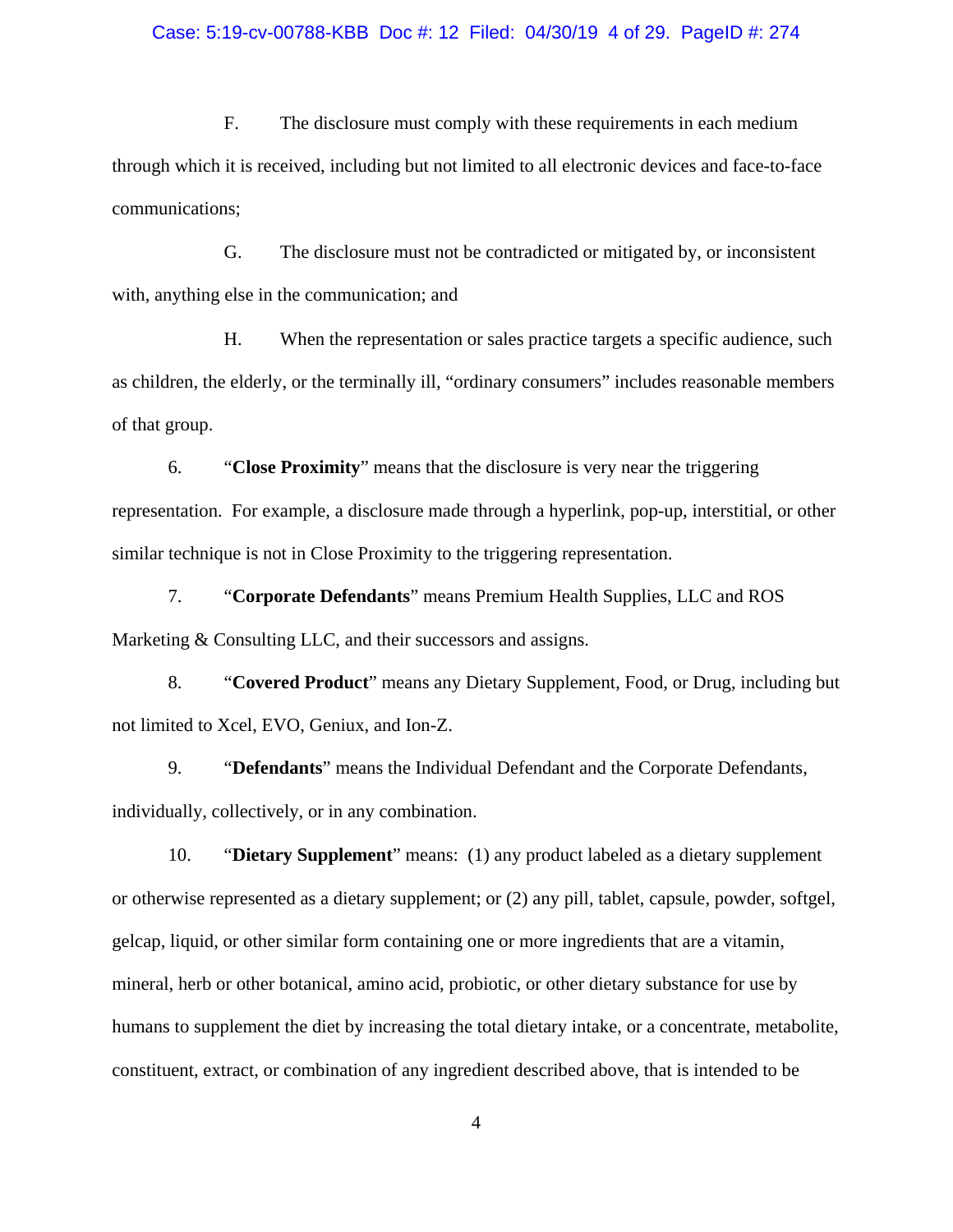#### Case: 5:19-cv-00788-KBB Doc #: 12 Filed: 04/30/19 5 of 29. PageID #: 275

ingested, and is not represented to be used as a conventional Food or as a sole item of a meal or the diet.

 11. "**Drug**" means: (1) articles recognized in the official United States Pharmacopoeia, official Homoeopathic Pharmacopoeia of the United States, or official National Formulary, or any supplement to any of them; (2) articles intended for use in the diagnosis, cure, mitigation, treatment, or prevention of disease in humans or other animals; (3) articles (other than food) intended to affect the structure or any function of the body of humans or other animals; and (4) articles intended for use as a component of any article specified in (1), (2), or (3); but does not include devices or their components, parts, or accessories.

 12. "**Essentially Equivalent Product**" means a product that contains the identical ingredients, except for inactive ingredients (*e.g.*, binders, colors, fillers, excipients), in the same form and dosage, and with the same route of administration (*e.g.*, orally, sublingually), as the Covered Product; *provided that* the Covered Product may contain additional ingredients if reliable scientific evidence generally accepted by experts in the field indicates that the amount and combination of additional ingredients is unlikely to impede or inhibit the effectiveness of the ingredients in the Essentially Equivalent Product.

13. "**Food**" means: (1) any article used for food or drink for humans or other animals; (2) chewing gum; and (3) any article used for components of any such article.

14. "**Individual Defendant**" means Robby O. Salaheddine.

15. "**Person**" means a natural person, an organization, or other legal entity, including but not limited to a corporation, partnership, sole proprietorship, limited liability company, association, cooperative, or any other group or combination acting as an entity.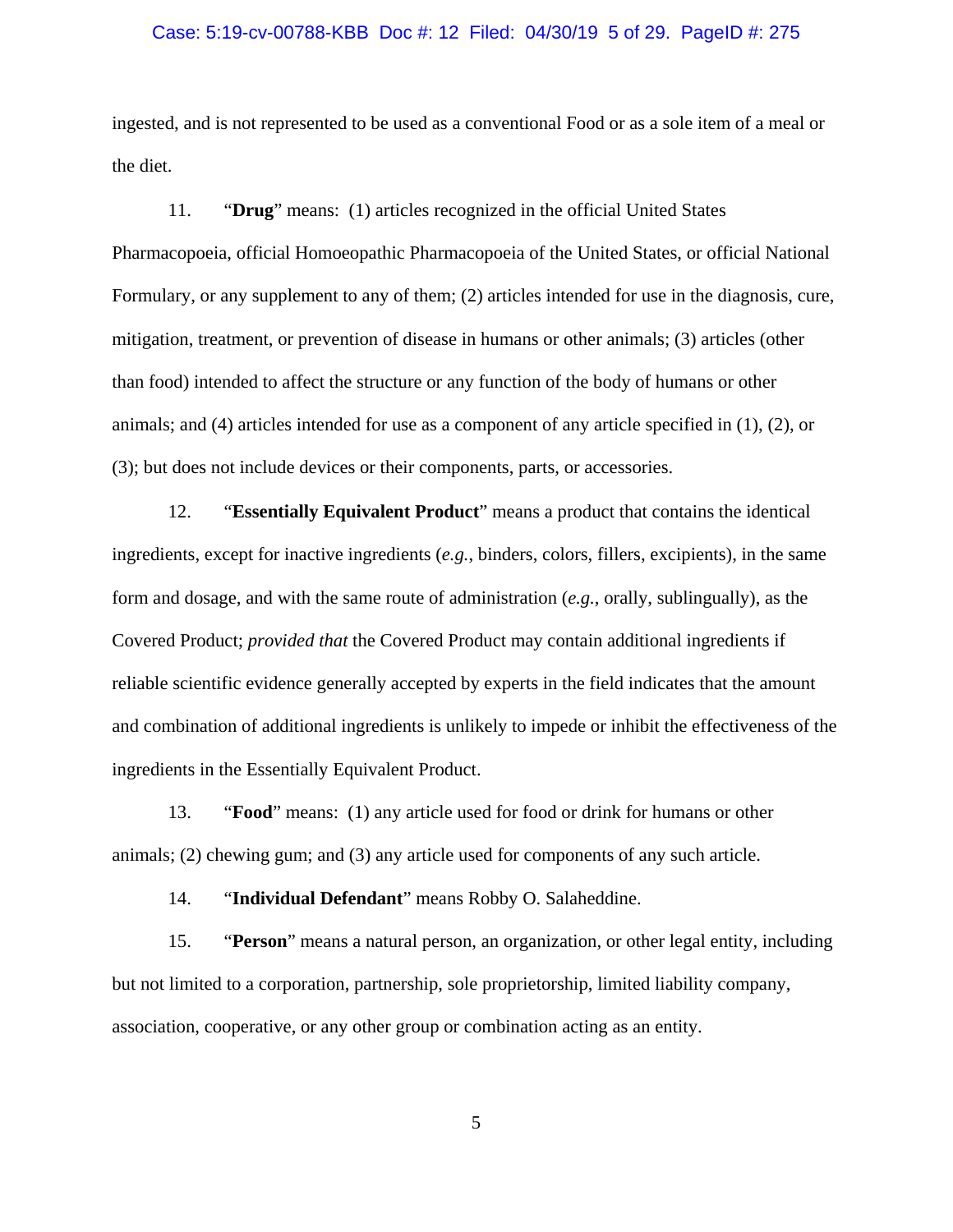# **I.**

# **PROHIBITED REPRESENTATIONS: COGNITIVE PERFORMANCE AND DISEASE CLAIMS**

**IT IS ORDERED** that Defendants, Defendants' officers, agents, employees, and attorneys, and all other Persons in active concert or participation with any of them, who receive actual notice of this Order, whether acting directly or indirectly, in connection with the manufacturing, labeling, advertising, promotion, offering for sale, sale, or distribution of any Covered Product, are permanently restrained and enjoined from making, or assisting others in making, expressly or by implication, including through the use of a product name, endorsement, depiction, or illustration, any representation that such Covered Product:

- A. Improves short or long term memory or increases focus or concentration in users;
- B. Prevents memory loss;
- C. Increases brain power;
- D. Increases users' IQ;
- E. Improves users' speed of information processing; or
- F. Treats, cures, or mitigates any disease,

unless the representation is non-misleading and, at the time of making such representation, they possess and rely upon competent and reliable scientific evidence substantiating that the representation is true. For purposes of this Section, competent and reliable scientific evidence shall consist of human clinical testing of the Covered Product, or of an Essentially Equivalent Product, that is sufficient in quality and quantity based on standards generally accepted by experts in the relevant disease, condition, or function to which the representation relates, when considered in light of the entire body of relevant and reliable scientific evidence, to substantiate that the representation is true. Such testing must be: (1) randomized, double-blind, and placebo-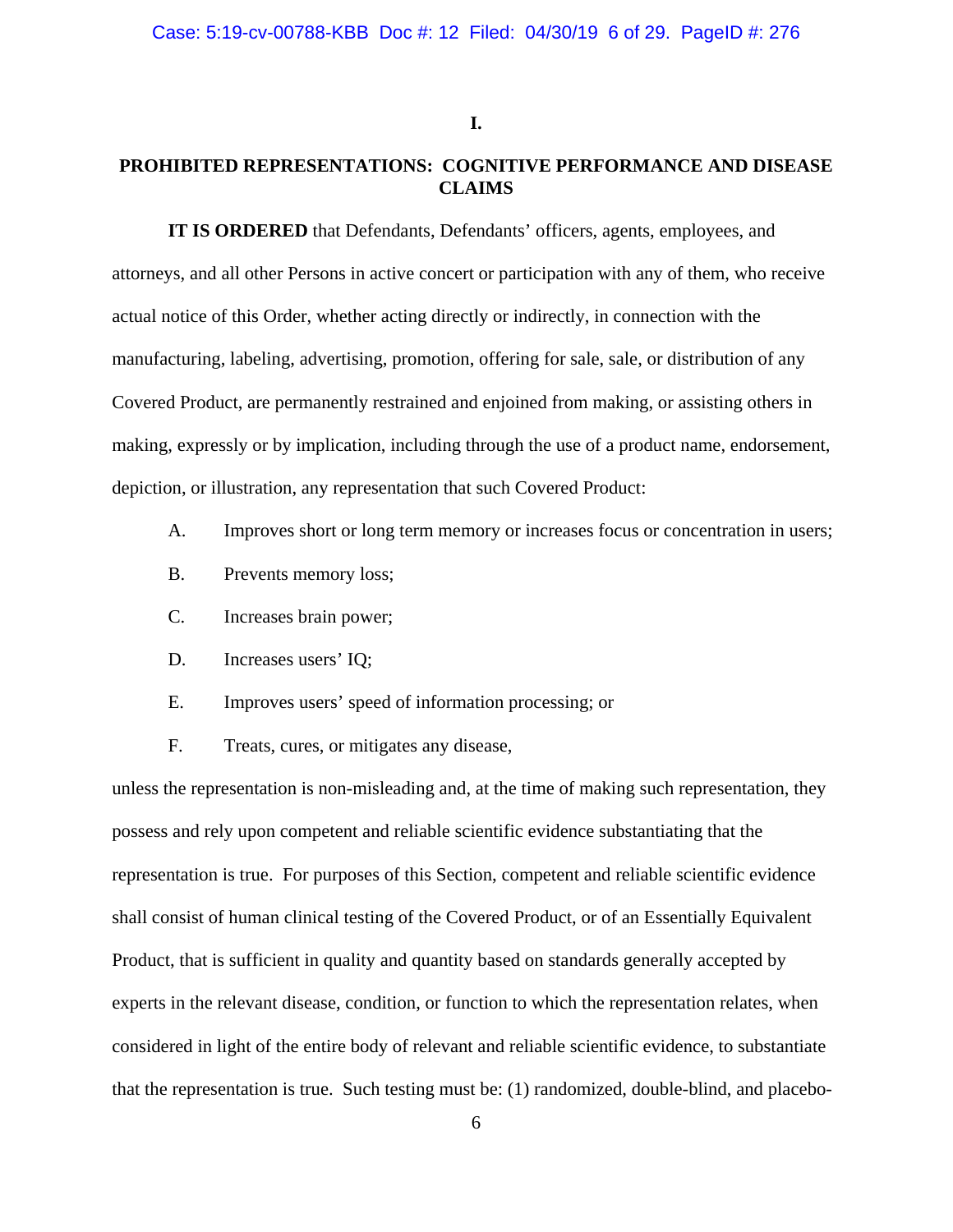### Case: 5:19-cv-00788-KBB Doc #: 12 Filed: 04/30/19 7 of 29. PageID #: 277

controlled; and (2) conducted by researchers qualified by training and experience to conduct such testing. In addition, all underlying or supporting data and documents generally accepted by experts in the field as relevant to an assessment of such testing as described in the Section entitled Preservation of Records Relating to Competent and Reliable Human Clinical Tests or Studies must be available for inspection and production to the Commission. Persons covered by this Section have the burden of proving that a product satisfies the definition of Essentially Equivalent Product.

#### **II.**

# **PROHIBITED REPRESENTATIONS: OTHER HEALTH-RELATED CLAIMS**

**IT IS FURTHER ORDERED** that Defendants, Defendants' officers, agents, employees, and attorneys, and all other Persons in active concert or participation with any of them, who receive actual notice of this Order, whether acting directly or indirectly, in connection with the manufacturing, labeling, advertising, promotion, offering for sale, sale, or distribution of any Covered Product, are permanently restrained and enjoined from making, or assisting others in making, expressly or by implication, including but not limited to through the use of a product name, endorsement, depiction, or illustration, any representation about the health benefits, performance, or efficacy of any Covered Product, other than representations covered under the Section of this Order entitled Prohibited Representations: Cognitive Performance and Disease Claims, unless the representation is non-misleading, and, at the time of making such representation, they possess and rely upon competent and reliable scientific evidence that is sufficient in quality and quantity based on standards generally accepted by experts in the relevant disease, condition, or function to which the representation relates, when considered in light of the entire body of relevant and reliable scientific evidence, to substantiate that the representation is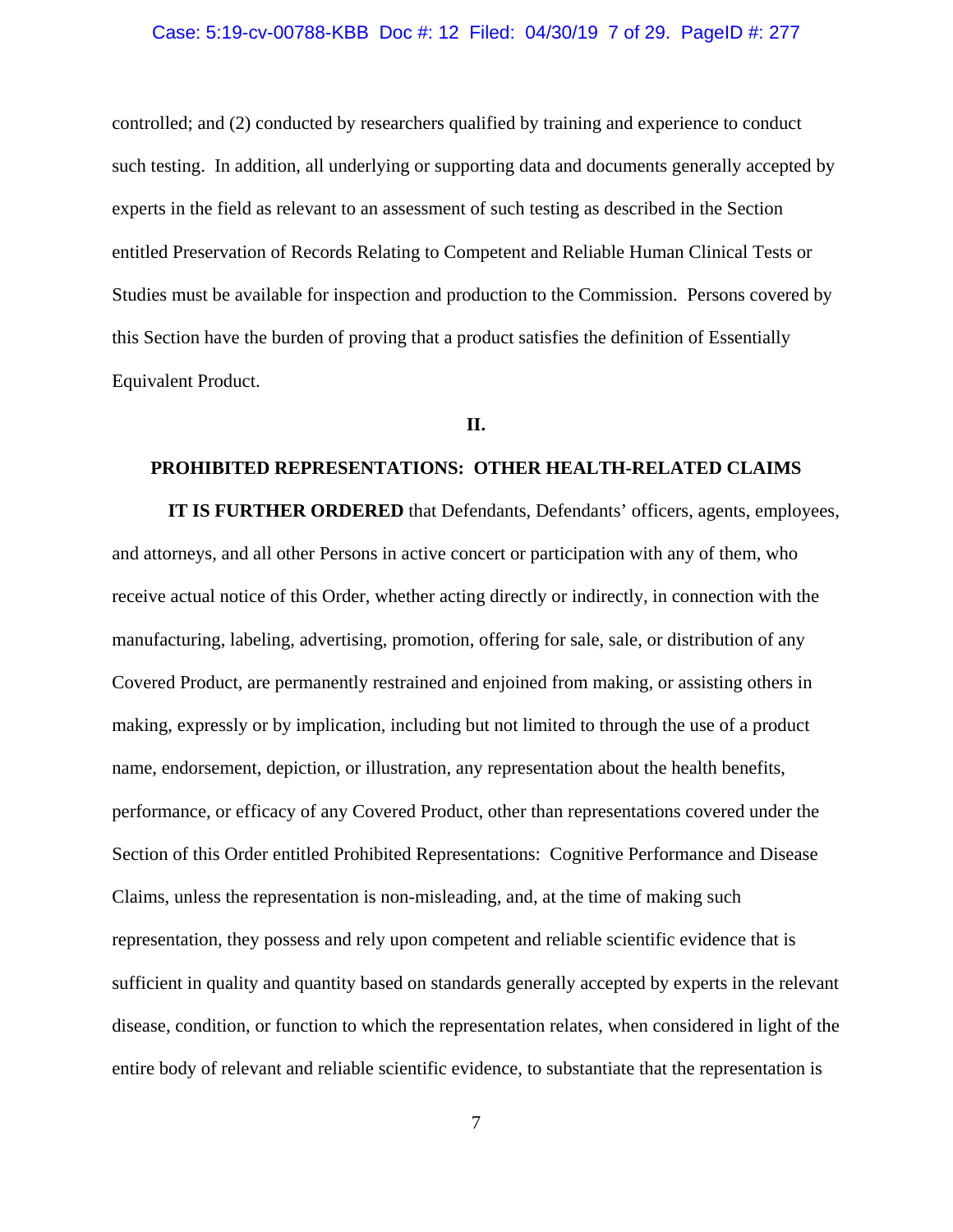true.

For purposes of this Section, competent and reliable scientific evidence means tests, analyses, research, or studies (1) that have been conducted and evaluated in an objective manner by experts in the relevant disease, condition, or function to which the representation relates; (2) that are generally accepted by such experts to yield accurate and reliable results; and (3) that are randomized, double-blind, and placebo-controlled human clinical testing of the Covered Product, or of an Essentially Equivalent Product, when such experts would generally require such human clinical testing to substantiate that the representation is true. In addition, when such tests or studies are human clinical tests or studies, all underlying or supporting data and documents generally accepted by experts in the field as relevant to an assessment of such testing as set forth in the Section entitled Preservation of Records Relating to Competent and Reliable Human Clinical Tests or Studies must be available for inspection and production to the Commission. Persons covered by this Section have the burden of proving that a product satisfies the definition of Essentially Equivalent Product.

#### **III.**

# **PROHIBITED REPRESENTATIONS REGARDING TESTS, STUDIES, OR OTHER RESEARCH**

**IT IS FURTHER ORDERED** that Defendants, Defendants' officers, agents, employees, and attorneys, and all other Persons in active concert or participation with any of them, who receive actual notice of this Order, whether acting directly or indirectly, in connection with the manufacturing, labeling, advertising, promotion, offering for sale, sale, or distribution of any Covered Product are permanently restrained and enjoined from misrepresenting, in any manner, expressly or by implication, including through the use of any product name, endorsement, depiction, or illustration: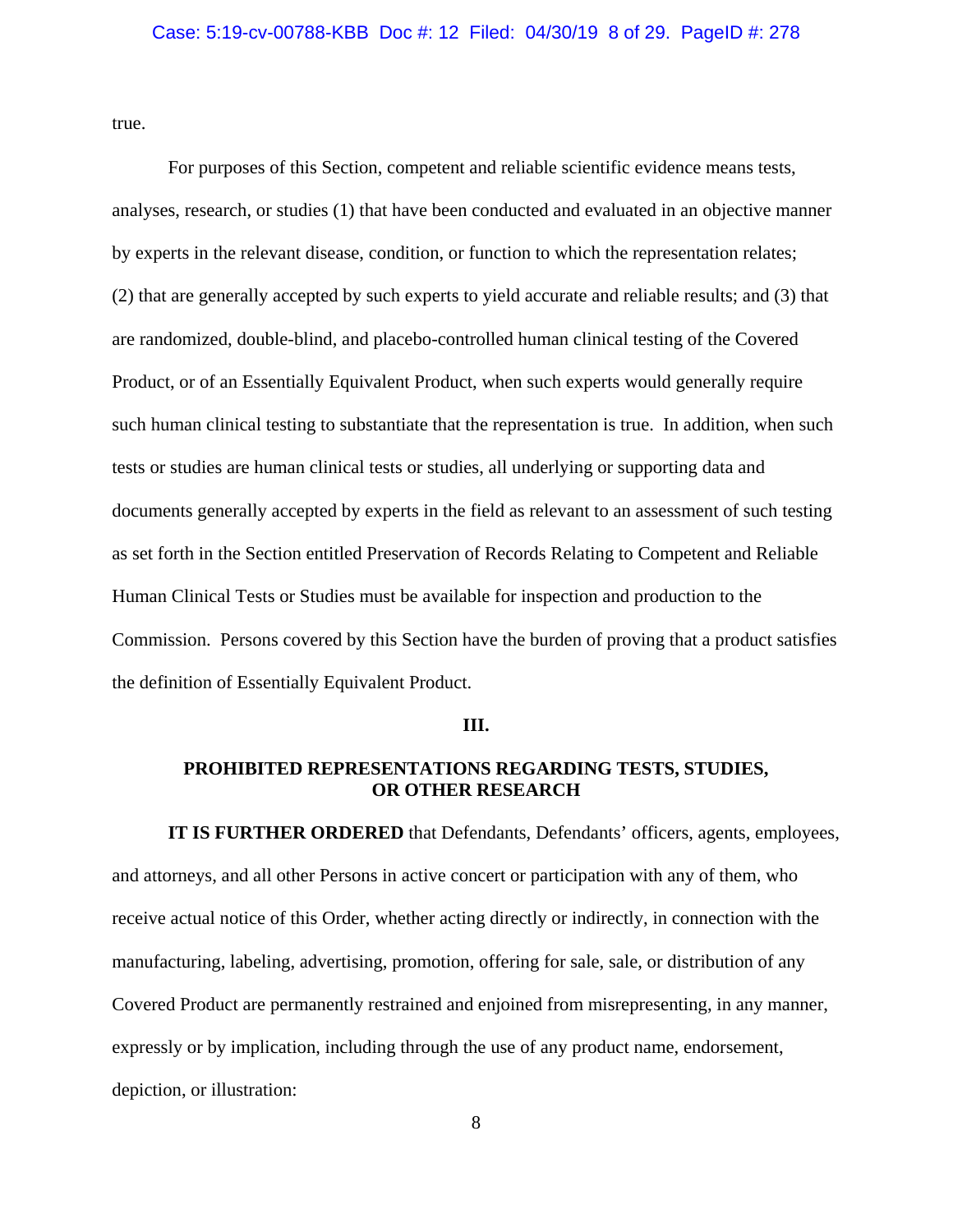## Case: 5:19-cv-00788-KBB Doc #: 12 Filed: 04/30/19 9 of 29. PageID #: 279

A. That any Covered Product is clinically proven to:

- 1. Increase focus;
- 2. Improve concentration;
- 3. Increase brain power;
- 4. Enhance memory recall; or
- 5. Increase users' IQ;

B. That the performance or benefits of any Covered Product are scientifically or clinically proven or otherwise established; or

C. The existence, contents, validity, results, conclusions, or interpretations of any test, study, or other research.

## **IV.**

## **FDA-APPROVED CLAIMS**

**IT IS FURTHER ORDERED** that nothing in this Order prohibits Defendants,

Defendants' officers, agents, employees, and attorneys, or all other Persons in active concert or participation with any of them from:

A. For any Drug, making a representation that is approved in labeling for such Drug under any tentative final or final monograph promulgated by the Food and Drug Administration, or under any new drug application approved by the Food and Drug Administration; and

B. For any product, making a representation that is specifically authorized for use in labeling for such product by regulations promulgated by the Food and Drug Administration pursuant to the Nutrition Labeling and Education Act of 1990 or permitted under Sections 303-304 of the Food and Drug Administration Modernization Act of 1997.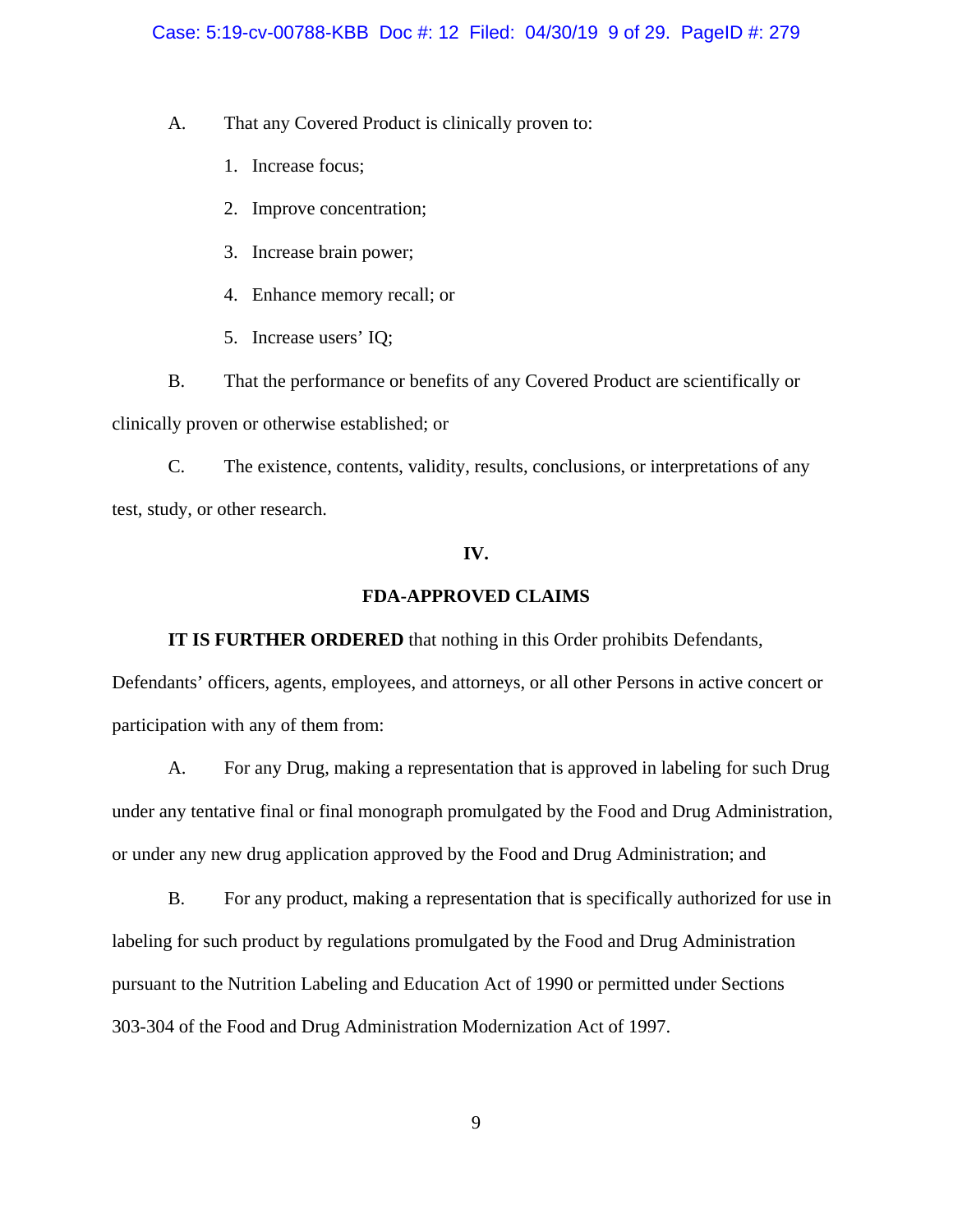**V.** 

# **PRESERVATION OF RECORDS RELATING TO COMPETENT AND RELIABLE HUMAN CLINICAL TESTS OR STUDIES**

**IT IS FURTHER ORDERED** that, with regard to any human clinical test or study ("test") upon which Defendants rely to substantiate any claim covered by this Order, Defendants shall secure and preserve all underlying or supporting data and documents generally accepted by experts in the field as relevant to an assessment of the test, including but not limited to:

A. All protocols and protocol amendments, reports, articles, write-ups, or other accounts of the results of the test, and drafts of such documents reviewed by the test sponsor or any other Person not employed by the research entity;

B. All documents referring or relating to recruitment; randomization; instructions, including but not limited to oral instructions, to participants; and participant compliance;

C. Documents sufficient to identify all test participants, including but not limited to any participants who did not complete the test, and all communications with any participants relating to the test; all raw data collected from participants enrolled in the test, including but not limited to any participants who did not complete the test; source documents for such data; any data dictionaries; and any case report forms;

D. All documents referring or relating to any statistical analysis of any test data, including but not limited to any pretest analysis, intent-to-treat analysis, or between-group analysis performed on any test data; and

E. All documents referring or relating to the sponsorship of the test, including but not limited to all communications and contracts between any sponsor and the test's researchers.

*Provided, however, the preceding preservation requirement does not apply to a reliably* reported test, unless the test was conducted, controlled, or sponsored, in whole or in part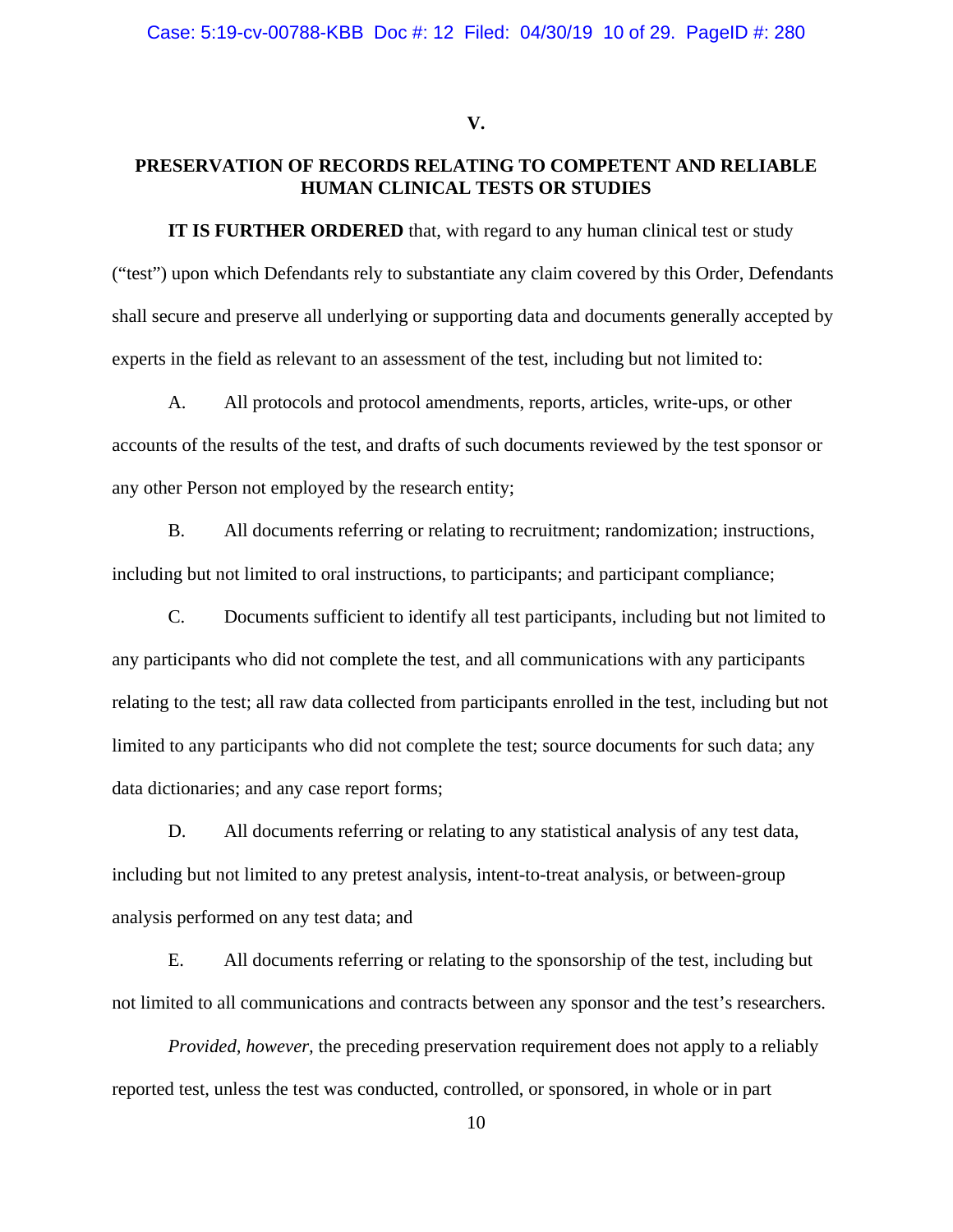### Case: 5:19-cv-00788-KBB Doc #: 12 Filed: 04/30/19 11 of 29. PageID #: 281

by: (1) any Defendant; (2) any Defendant's officers, agents, representatives, or employees; (3) any other Person or entity in active concert or participation with any Defendant; (4) any Person or entity affiliated with or acting on behalf of any Defendant; (5) any supplier of any ingredient contained in the product at issue to any of the foregoing or to the product's manufacturer; or  $(6)$  the supplier or manufacturer of such product.

For purposes of this Section, "reliably reported test" means a report of the test has been published in a peer-reviewed journal, and such published report provides sufficient information about the test for experts in the relevant field to assess the reliability of the results.

For any test conducted, controlled, or sponsored, in whole or in part, by Defendants, Defendants must establish and maintain reasonable procedures to protect the confidentiality, security, and integrity of any personal information collected from or about participants. These procedures must be documented in writing and must contain administrative, technical, and physical safeguards appropriate to Corporate Defendants' size and complexity, the nature and scope of Defendants' activities, and the sensitivity of the personal information collected from or about the participants.

#### **VI.**

# **PROHIBITED REPRESENTATIONS RELATED TO ENDORSEMENTS**

**IT IS FURTHER ORDERED** that Defendants, Defendants' officers, agents, employees, and attorneys, and all other Persons in active concert or participation with any of them, who receive actual notice of this Order, whether acting directly or indirectly, in connection with the manufacturing, labeling, advertising, promotion, offering for sale, sale, or distribution of any good or service, are permanently restrained and enjoined from misrepresenting, in any manner,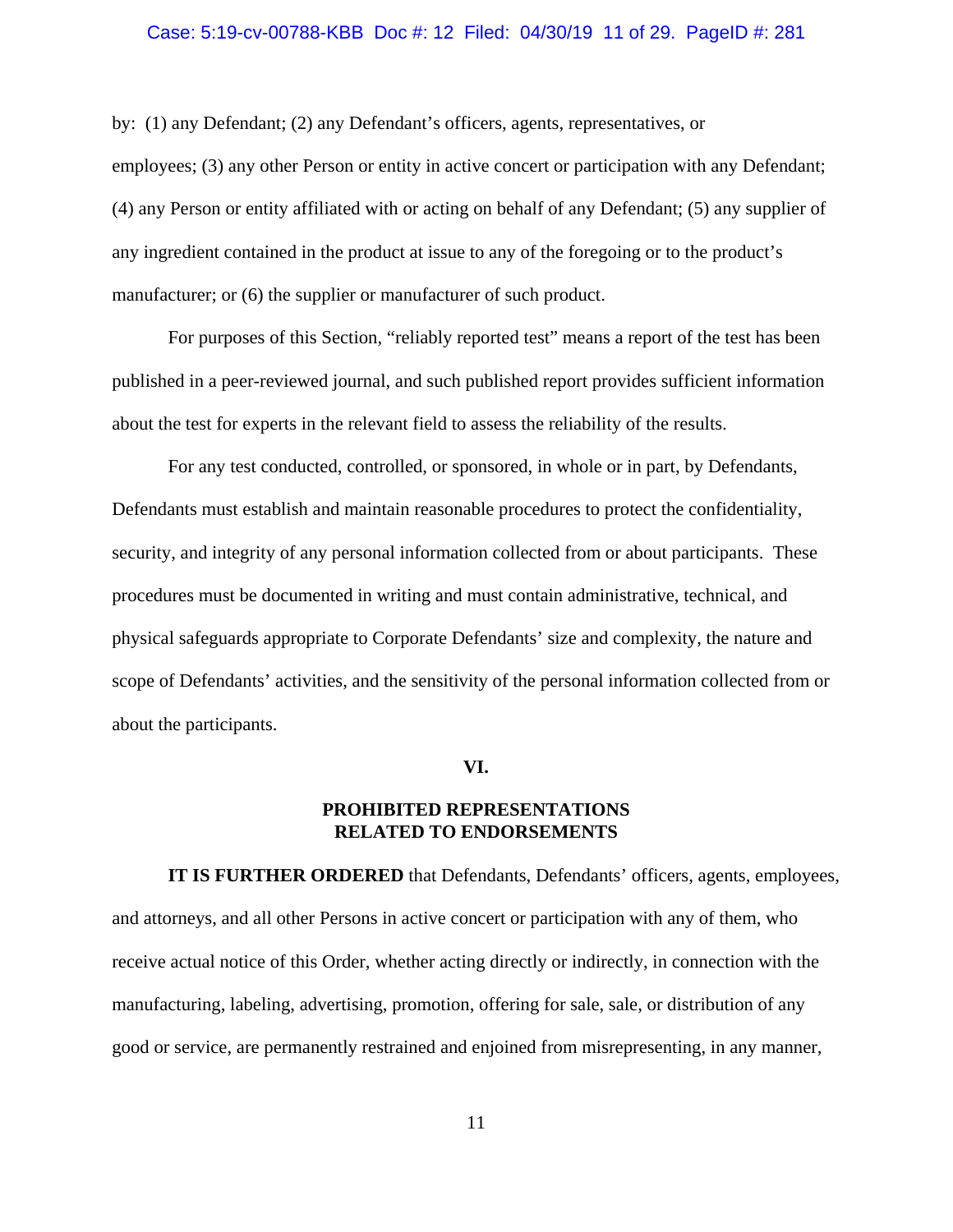#### Case: 5:19-cv-00788-KBB Doc #: 12 Filed: 04/30/19 12 of 29. PageID #: 282

expressly or by implication, including but not limited to through the use of any good or service name, endorsement, depiction, or illustration, that:

A. Any Person is an objective news reporter with respect to the endorsement message provided by that Person;

B. Purported consumers or celebrities who appear in advertising obtained a reported result through use of those goods or services; and

C. Persons depicted in advertisements, including but not limited to experts, consumers, and celebrities, are providing their objective, independent opinions regarding the efficacy of any good or service.

#### **VII.**

# **OTHER PROHIBITED MISREPRESENTATIONS AND BUSINESS ACTIVITIES**

**IT IS FURTHER ORDERED** that Defendants, Defendants' officers, agents, employees, and attorneys, and all other Persons in active concert or participation with any of them, who receive actual notice of this Order, whether acting directly or indirectly, in connection with the manufacturing, labeling, advertising, promotion, offering for sale, sale, or distribution of any good or service, are permanently restrained and enjoined from:

A. Misrepresenting, or assisting others in misrepresenting, expressly or by implication:

1. That any website advertising, marketing, promoting, offering for sale, or selling the good or service is an objective news report;

2. That objective news reporters have performed independent tests demonstrating the effectiveness of the good or service;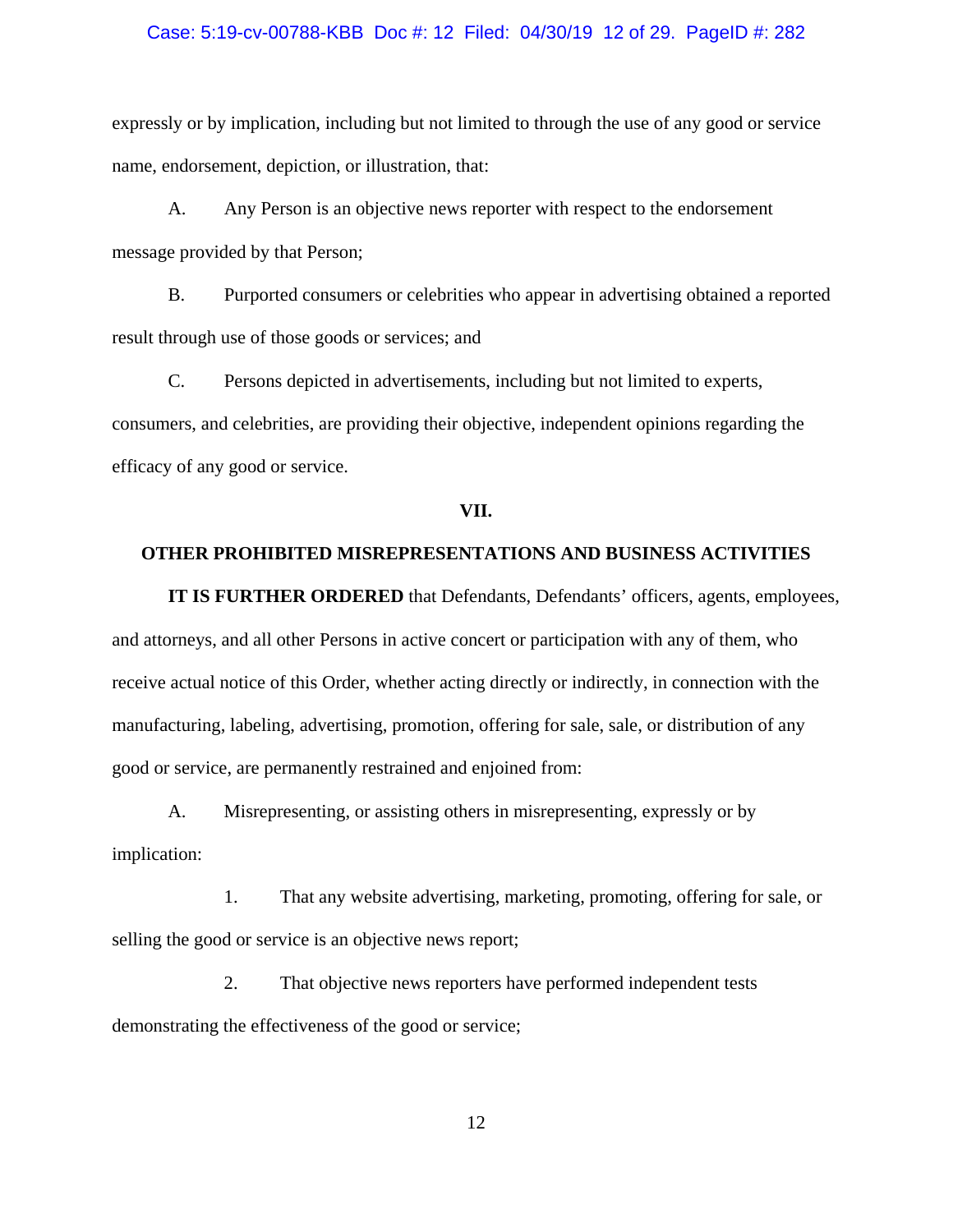#### Case: 5:19-cv-00788-KBB Doc #: 12 Filed: 04/30/19 13 of 29. PageID #: 283

3. That any legitimate news source has featured the good or service or its claimed effects;

4. That consumers can use or try a good or service on a risk-free trial basis;

5. The total cost to purchase, receive, or use the good or service, including but not limited to shipping, handling, processing, and any additional financial obligations that may be incurred as a result of accepting the free product, service, or offer;

6. The timing or manner of any Charge or bill;

7. Any material restrictions, limitations, or conditions to purchase, receive, or use the good or service;

8. Any material aspect of the performance, efficacy, nature, or central characteristics of the good or service; and

9. Any material aspect of the nature or terms of a refund, return, cancellation, exchange, guarantee, or repurchase policy for the good or service, including but not limited to the deadline (by date or frequency) by which the consumer must act.

B. Failing, in connection with the manufacturing, labeling, advertising, promotion, offering for sale, sale, or distribution of any product, service, or program through an Affiliate Program to:

1. Require each Affiliate and/or Affiliate Network to provide to Defendants the following identifying information:

a. In the case of a natural Person, the Affiliate's or Affiliate Network's first and last name, physical address, country, telephone number, email address, and complete bank account information as to where payments are to be made to that Person;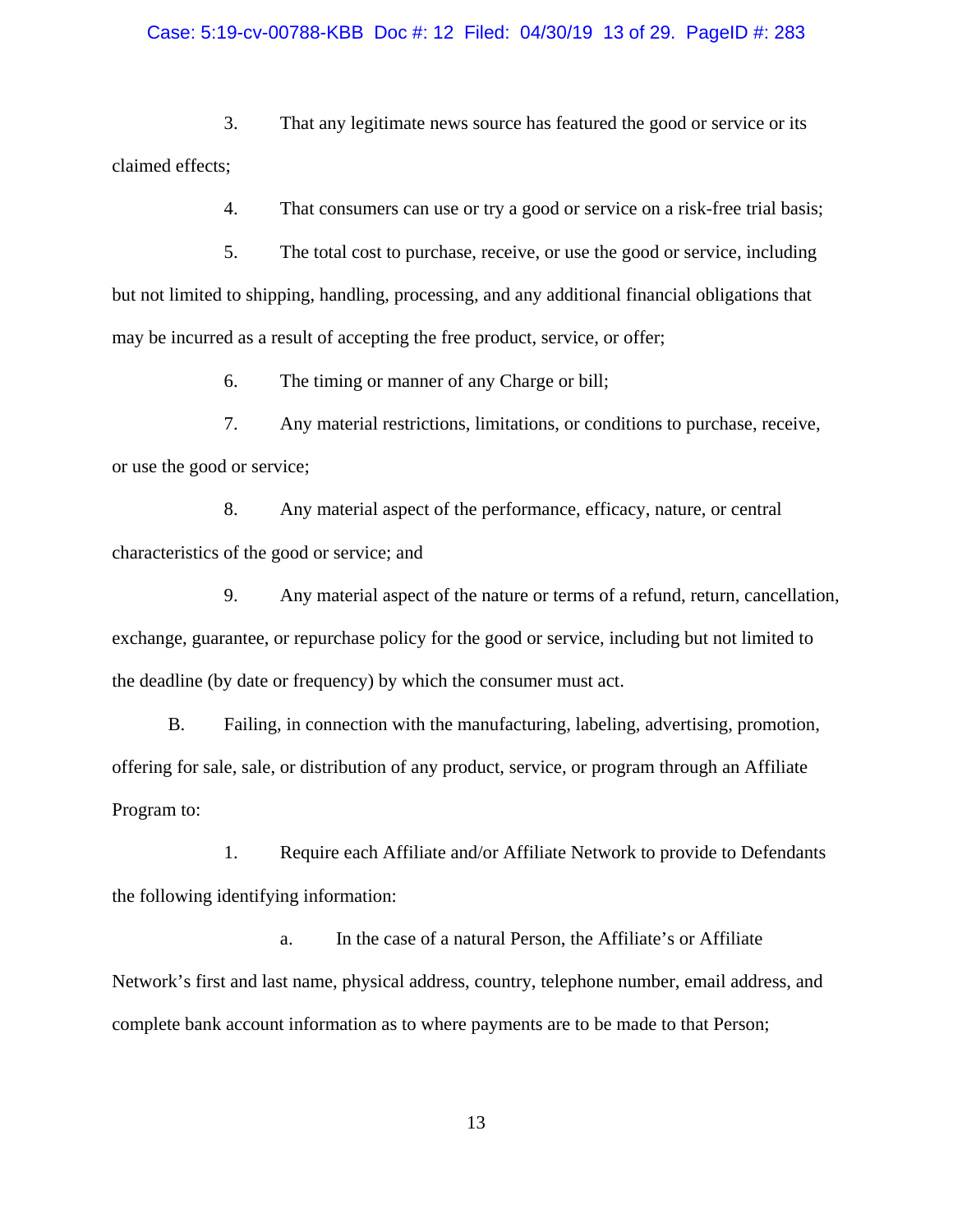#### Case: 5:19-cv-00788-KBB Doc #: 12 Filed: 04/30/19 14 of 29. PageID #: 284

b. In the case of a business entity, the Affiliate's or Affiliate Network's name and any and all names under which it does business, state of incorporation, registered agent, and the first and last name, physical address, country, telephone number, and email address for at least one natural Person who owns, manages, or controls the Affiliate or Affiliate Network, and the complete bank account information as to where payments are to be made to the Affiliate or Affiliate Network;

c. If Defendants only have access to certain Affiliates through an Affiliate Network, then Defendants shall contractually require each Affiliate Network to obtain and maintain from those Affiliates the identifying information set forth in Subsections B.1.a and B.1.b. of this Section prior to the Affiliate's or Affiliate Network's participation in the Defendants' Affiliate Program.

2. As a condition of doing business with any Affiliate or Affiliate Network or such Affiliate or Affiliate Network's acceptance into Defendants' Affiliate Program: (a) provide each such Affiliate or Affiliate Network a copy of this Order; (b) obtain from each such Affiliate or Affiliate Network a signed and dated statement acknowledging receipt of this Order and expressly agreeing to comply with this Order; and (c) Clearly and Conspicuously disclose in writing that engaging in acts or practices prohibited by this Order will result in immediate termination of any Affiliate or Affiliate Network and forfeiture of all monies owed to such Affiliate or Affiliate Network; *provided, however*, that if Defendants only have access to certain Affiliates through an Affiliate Network, then Defendants shall contractually require that the Affiliate Network provide the information required by this Subsection to each of those Affiliates and retain proof of the same prior to any such Affiliate being used in Defendants' Affiliate Program; and if Defendants should acquire any entity that has an existing program of selling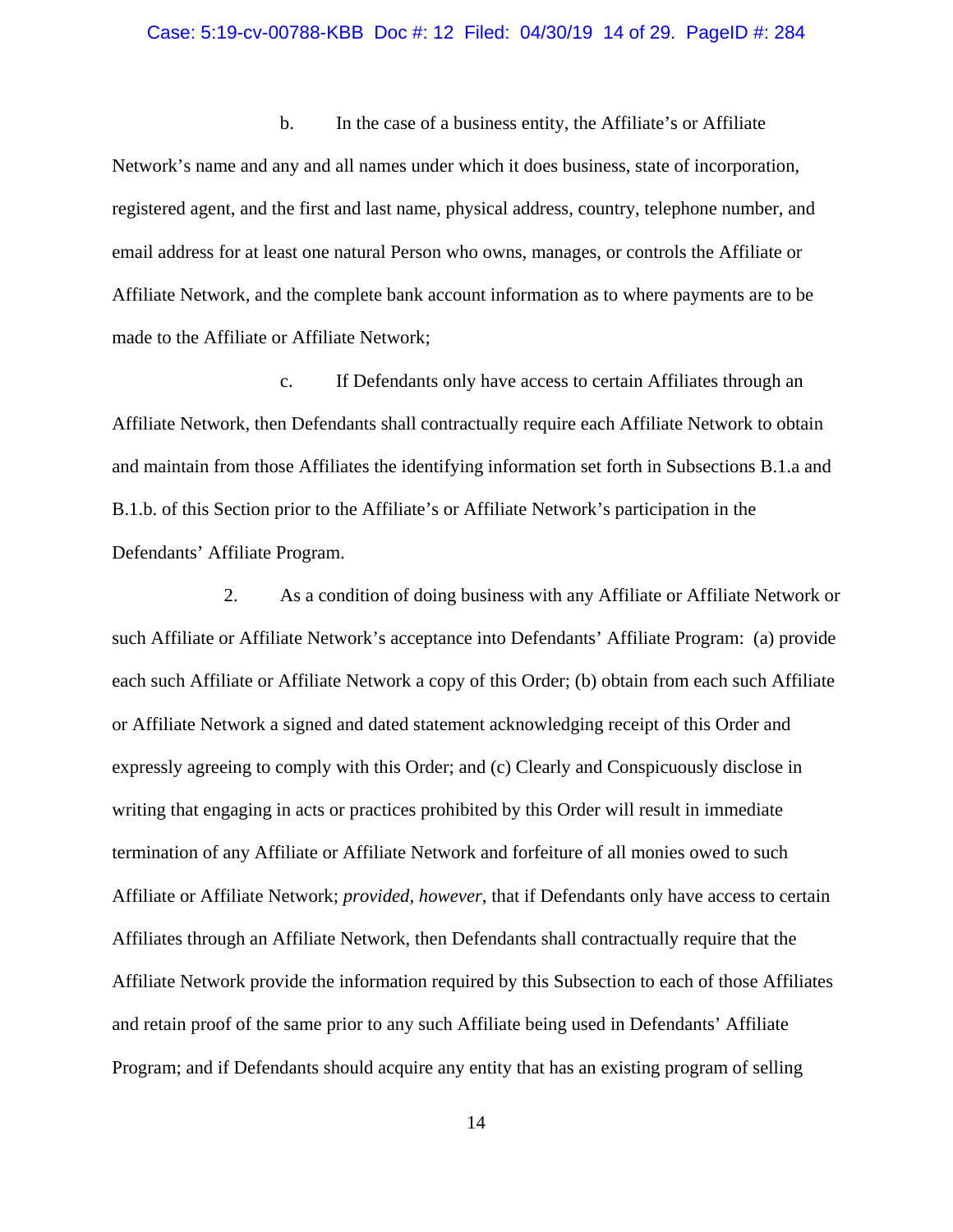### Case: 5:19-cv-00788-KBB Doc #: 12 Filed: 04/30/19 15 of 29. PageID #: 285

through Affiliates, the entity must complete all steps in this Subsection prior to Defendants' acquisition of the entity.

3. Require that each Affiliate or Affiliate Network, prior to the public use or dissemination of any marketing materials, including but not limited to websites, emails, and popups used by any Affiliate or Affiliate Network to advertise, promote, market, offer for sale, or sell any products, services, or programs through Defendants' Affiliate Program, provide Defendants with the following information: (a) copies of all materially different marketing materials to be used by the Affiliate or Affiliate Network, including but not limited to text, graphics, video, audio, and photographs; (b) each location the Affiliate or Affiliate Network maintains, or directly or indirectly controls, where the marketing materials will appear, including but not limited to the URL of any website; (c) for hyperlinks contained within the marketing materials, each location to which a consumer will be transferred by clicking on the hyperlink, including the URL of any website; and (d) the range of dates that the marketing materials will be publicly used or disseminated to consumers; *provided, however*, that if Defendants only have access to certain Affiliates through an Affiliate Network, then Defendants shall contractually require that the Affiliate Network obtain and maintain the same information set forth above from each of those Affiliates who are part of Defendants' Affiliate Program prior to the public use or dissemination of such marketing materials, and provide proof to Defendants of having obtained the same.

4. Promptly review the marketing materials specified in Section VII.B.3 above as necessary to ensure compliance with this Order. Defendants shall also promptly take steps as necessary to ensure that the marketing materials provided to Defendants under Section VII.B.3 above are the marketing materials publicly used or disseminated to consumers by the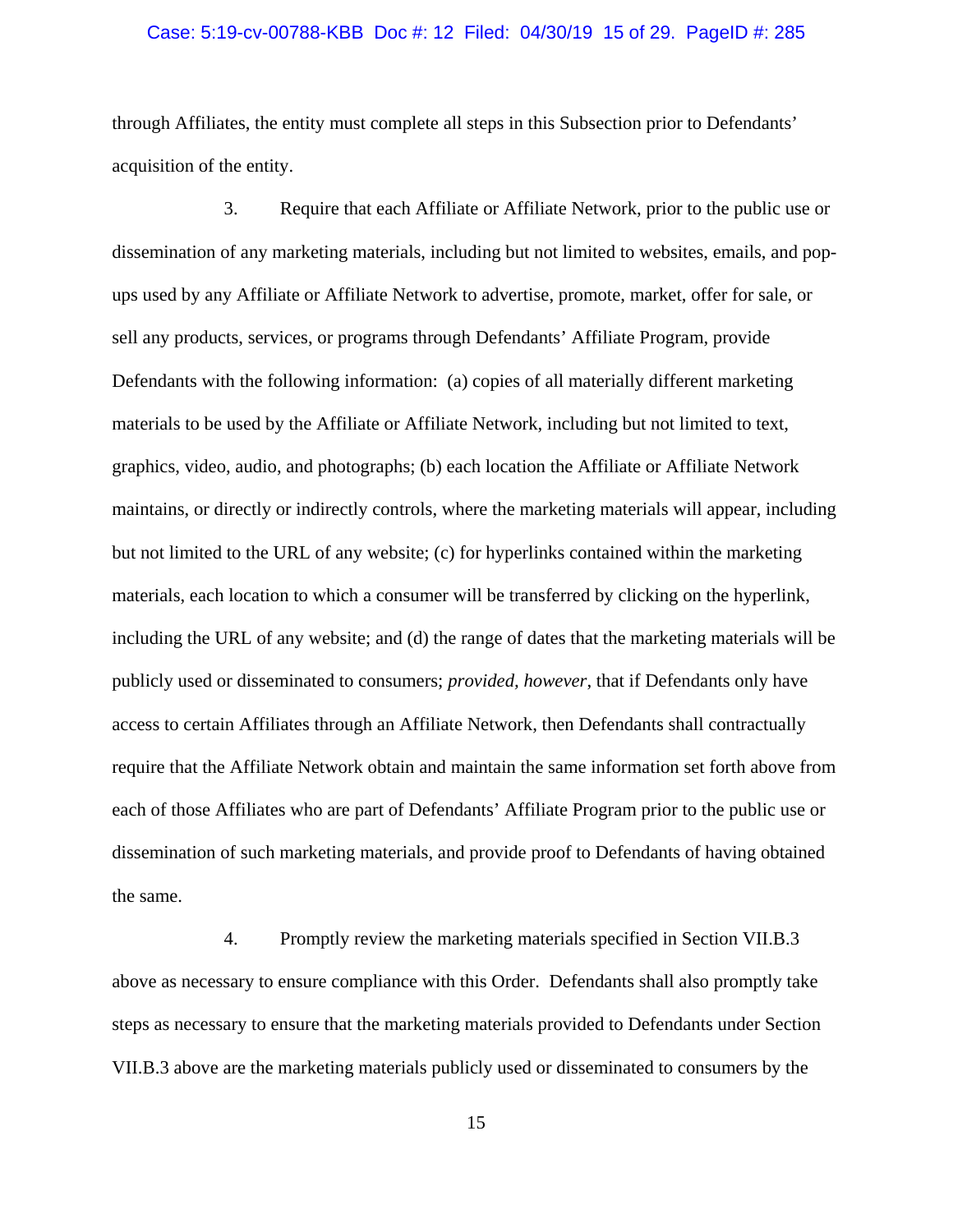#### Case: 5:19-cv-00788-KBB Doc #: 12 Filed: 04/30/19 16 of 29. PageID #: 286

Affiliate or Affiliate Network. If Defendants determine that the use of any marketing material does not comply with this Order, Defendants shall inform the Affiliate or Affiliate Network in writing that approval is denied and shall not pay any amounts to the Affiliate or Affiliate Network for such marketing, including but not limited to any payments for leads, "clickthroughs," or sales resulting therefrom; *provided, however*, that if Defendants only have access to certain Affiliates through an Affiliate Network, then Defendants shall contractually require that the Affiliate Network comply with the procedures set forth in this Subsection as to those Affiliates.

5. Promptly and completely investigate any complaints that Defendants receive through any source to determine whether any Affiliate or Affiliate Network is engaging in acts or practices prohibited by this Order, either directly or through any Affiliate that is part of Defendants' Affiliate Program.

6. Upon determining that any Affiliate or Affiliate Network has engaged in, or is engaging in, acts or practices prohibited by this Order, either directly or through any Affiliate that is part of Defendants' Affiliate Program, immediately:

a. Disable any connection between the Defendants' Affiliate Program and the marketing materials used by the Affiliate or Affiliate Network to engage in such acts or practices prohibited by this Order;

b. Immediately halt the processing of any payments or Charges generated by the Affiliate or Affiliate Network;

c. Fully refund, or cause to be refunded, within five (5) business days, each consumer Charged by Defendants whose sale originated from the Affiliate or Affiliate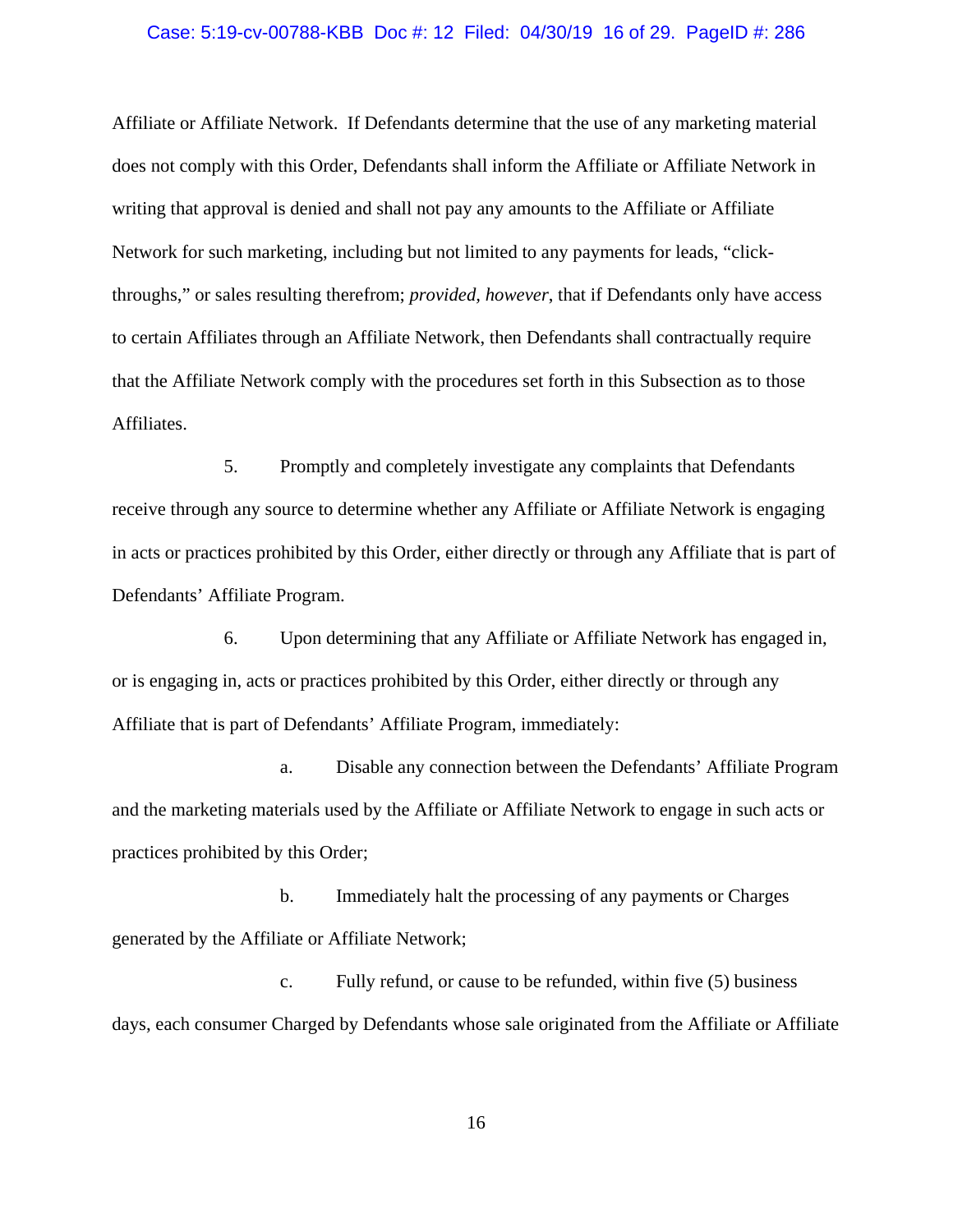#### Case: 5:19-cv-00788-KBB Doc #: 12 Filed: 04/30/19 17 of 29. PageID #: 287

Network on or after the date the Affiliate or Affiliate Network engaged in acts or practices prohibited by this Order; and

d. Immediately terminate the Affiliate or Affiliate Network; *provided, however*, Defendants shall not be in violation of this Subsection if Defendants fail to terminate an Affiliate Network in a case where Defendants' only access to an Affiliate who has engaged in acts or practices prohibited by this Order is through an Affiliate Network and Defendants receive notice that the Affiliate Network immediately terminated the Affiliate violating this Order from any Affiliate Program maintained by the Defendants.

# **VIII.**

# **REQUIRED DISCLOSURES**

**IT IS FURTHER ORDERED** that, in connection with the manufacturing, labeling, advertising, promotion, offering for sale, sale, or distribution of any good or service, Defendants, Defendants' officers, agents, employees, and attorneys, and all other Persons in active concert or participation with any of them who receive actual notice of this Order, whether acting directly or indirectly, are permanently restrained and enjoined from failing to Clearly and Conspicuously disclose, or assisting others in failing to Clearly and Conspicuously disclose, before consumers are asked to reveal billing information such as account number or to consent to any purchase in connection with any claim that a good or service is offered on a "guaranteed," "free," "risk-free," "trial," "no obligation," or "reduced price" basis, or words of similar import, the following material terms and conditions of any offer:

A. In Close Proximity to such claim, the total cost to purchase, or receive, or use any good or service that is the subject of the sales offer, including but not limited to shipping, handling, and processing;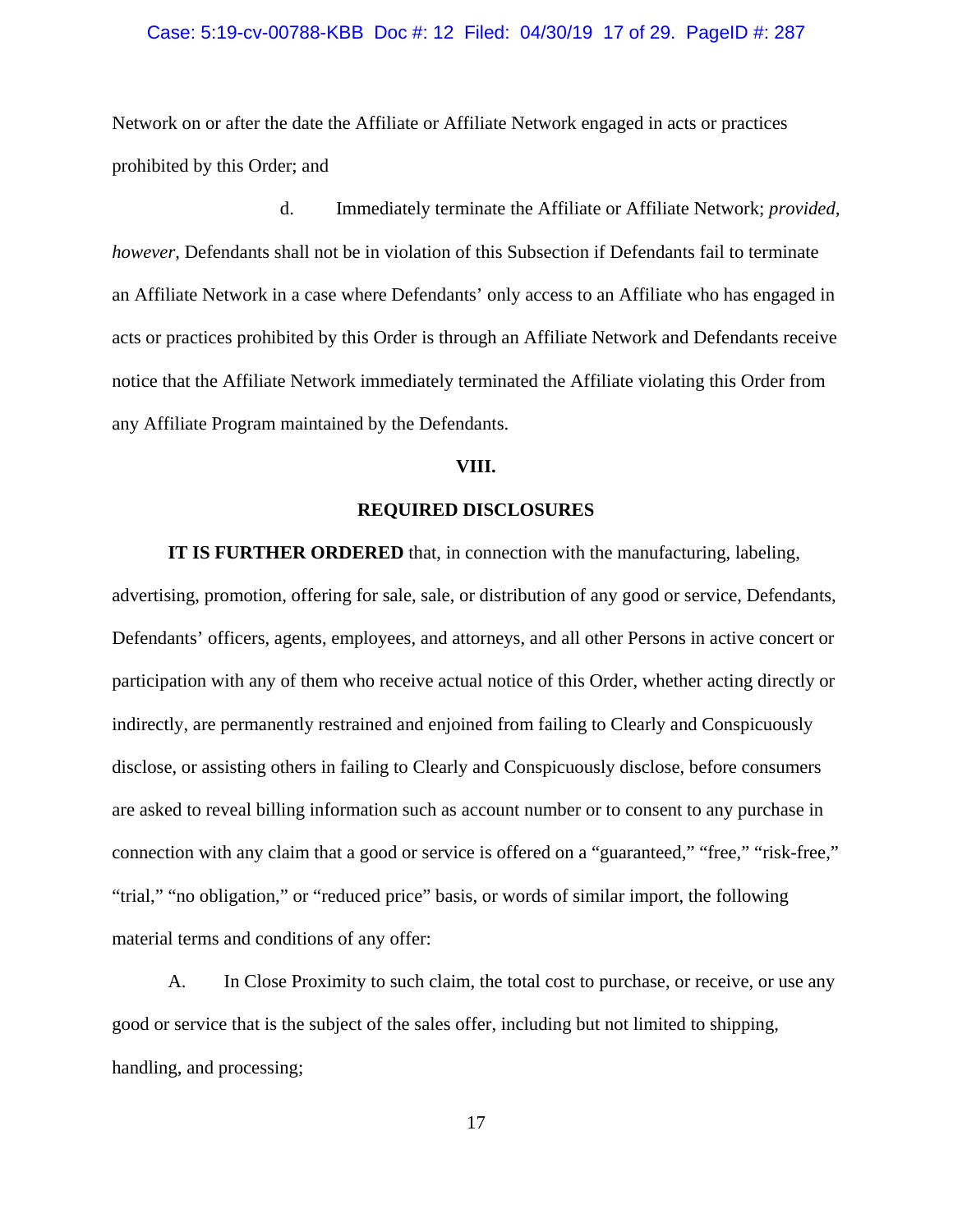### Case: 5:19-cv-00788-KBB Doc #: 12 Filed: 04/30/19 18 of 29. PageID #: 288

B. The amount, timing, and manner of payment of all fees, Charges, or other amounts that a consumer will be Charged or billed, and any additional financial obligations that may be incurred as a result of accepting the free product, service, or offer; and

C. The terms and conditions of any refund, cancellation, exchange, or purchase policy or policies, including but not limited to the specific steps and means by which such requests must be submitted, and the telephone number, email address, web address, or street address to which such requests must be directed, including but not limited to the deadline (by date or frequency) by which the consumer must act, and, if there is a policy of not making refunds, cancellations, exchanges, or repurchases, a statement regarding this policy.

#### **IX.**

## **PROHIBITIONS CONCERNING REFUNDS AND CANCELLATIONS**

**IT IS FURTHER ORDERED** that Defendants, Defendants' officers, agents, employees, and attorneys, and all other Persons in active concert or participation with any of them, who receive actual notice of this Order, whether acting directly or indirectly, in connection with the manufacturing, labeling, advertising, promotion, offering for sale, sale, or distribution of any good or service, are permanently restrained and enjoined from failing to honor a refund, return, or cancellation request that complies with any policy of Defendants to make refunds or allow returns or cancellations.

### **X.**

## **MONETARY JUDGMENT AND PARTIAL SUSPENSION**

## **IT IS FURTHER ORDERED** that:

A. Judgment in the amount of \$11,587,117 is hereby entered in favor of the Commission against Defendants, jointly and severally, as equitable monetary relief.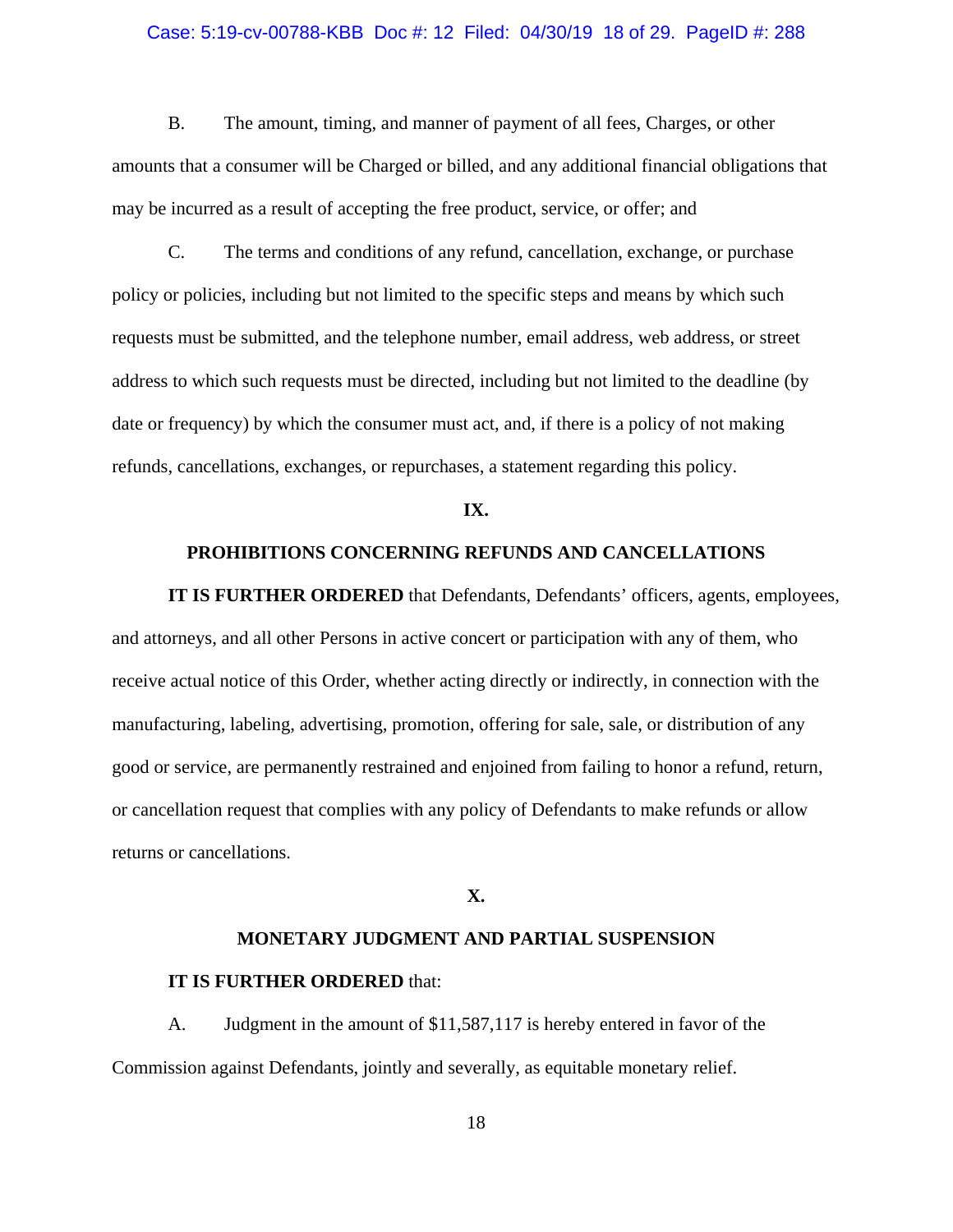#### Case: 5:19-cv-00788-KBB Doc #: 12 Filed: 04/30/19 19 of 29. PageID #: 289

B. Individual Defendant Salaheddine is ordered to pay to the Commission \$100,000, which as Defendant stipulates, his undersigned counsel holds in escrow for no purpose other than payment to the Commission. Such payment must be made within 7 days of entry of this Order by electronic fund transfer in accordance with instructions previously provided by a representative of the Commission. Upon such payment, the remainder of the judgment is suspended, subject to the Subsections below.

C. The Commission's agreement to the suspension of part of the judgment is expressly premised upon the truthfulness, accuracy, and completeness of Defendants' sworn financial statements and related documents (collectively, "financial representations") submitted to the Commission, namely:

1. The Financial Statement of Individual Defendant Robby O. Salaheddine signed on June 28, 2018, including the attachments;

2. The Financial Statement of Corporate Defendant Premium Health Supplies, LLC signed by Robby Salaheddine, Owner, on June 28, 2018, including the attachments;

3. The Financial Statement of Corporate Defendant ROS Marketing & Consulting LLC signed by Robby Salaheddine, CEO, on June 28, 2018, including the attachments;

4. The Financial Statement of Optimal Health Solutions, LLC signed by Robby Salaheddine, Owner/CEO, on August 14, 2018, including the attachments;

5. The additional documentation submitted by Defendants' counsel Rachel Hirsch to the Commission via secure file transfer protocol (SFTP), including: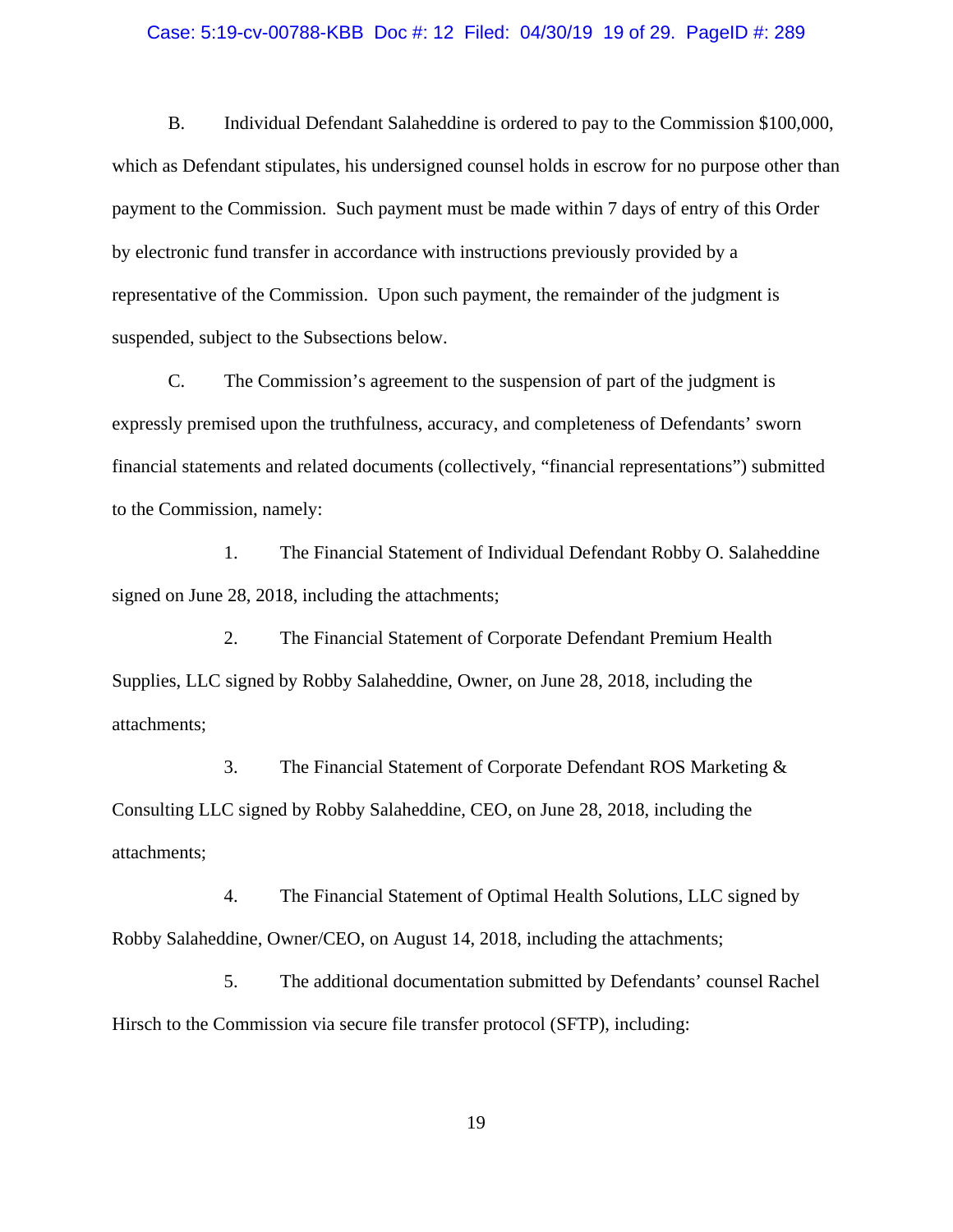a. Bank Statements for Corporate Defendant ROS Marketing & Consulting LLC's PNC account ending in -5628, submitted on July 19, 2018, and balance information submitted on September 14, 2018;

b. Bank Statements for Optimal Health Solutions, LLC's PNC account ending in -0179, submitted on July 30, 2018, and September 14, 2018;

c. Transactional information for Individual Defendant Robby Salaheddine's Robinhood account ending in -4396, submitted on August 31, 2018;

d. Bank Statements for Individual Defendant Robby Salaheddine's PNC account ending in -3357, submitted on September 14, 2018;

e. Undated purchase quote from Ohio Gold & Pawn for Patek Phillippe geneve watch model 5119r-001, submitted on September 14, 2018;

f. Coinbase account reports and other transactional data for Individual Defendant Robby Salaheddine's Bitcoin cryptocurrency, submitted on September 20, 2018, and October 4, 2018;

g. Bill of Sale dated September 24, 2018, for sale of 2009 Audi R8, VIN WUAAU34209N002680, from Individual Defendant Robby Salaheddine to Akron Motorcars, including attachment;

6. The additional information submitted by Defendants' counsel Rachel Hirsch to the Commission via electronic mail dated August 17, 2018, August 31, 2018, September 10, 2018, September 14, 2018, and September 21, 2018, including attachments;

D. The suspension of the judgment will be lifted as to any Defendant if, upon motion by the Commission, the Court finds that Defendant failed to disclose any material asset,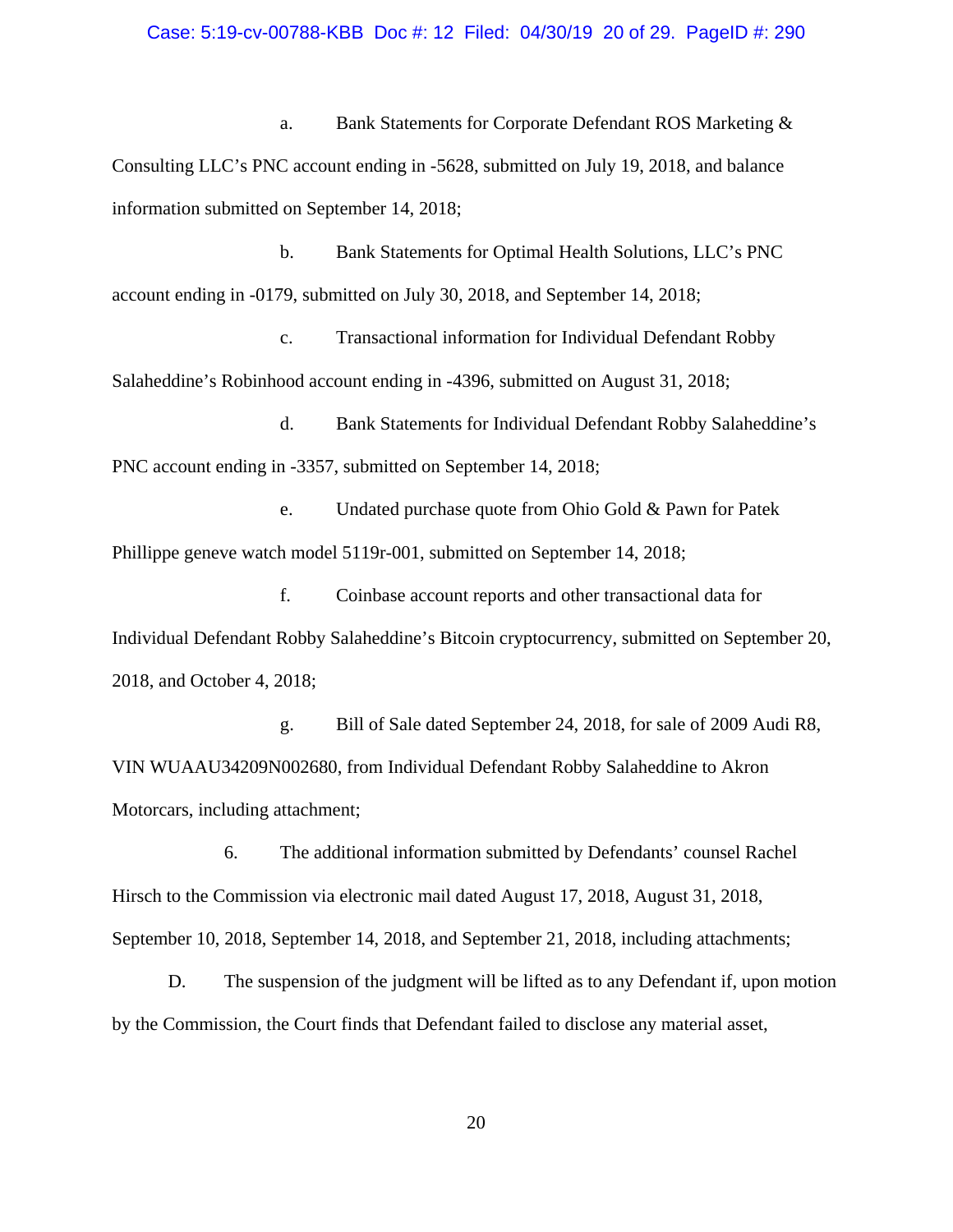#### Case: 5:19-cv-00788-KBB Doc #: 12 Filed: 04/30/19 21 of 29. PageID #: 291

materially misstated the value of any asset, or made any other material misstatement or omission in the financial representations identified above.

E. If the suspension of the judgment is lifted, the judgment becomes immediately due as to that Defendant in the amount specified in Subsection A above (which the parties stipulate only for purposes of this Section represents the consumer injury alleged in the Complaint), less any payment previously made pursuant to this Section, plus interest computed from the date of entry of this Order.

F. Defendants relinquish dominion and all legal and equitable right, title, and interest in all assets transferred pursuant to this Order and may not seek the return of any assets.

G. The facts alleged in the Complaint will be taken as true, without further proof, in any subsequent civil litigation by or on behalf of the Commission, including but not limited to in a proceeding to enforce its rights to any payment or monetary judgment pursuant to this Order, such as a nondischargeability complaint in any bankruptcy case.

H. The facts alleged in the Complaint establish all elements necessary to sustain an action by the Commission pursuant to Section 523(a)(2)(A) of the Bankruptcy Code, 11 U.S.C. §  $523(a)(2)(A)$ , and this Order will have collateral estoppel effect for such purposes.

I. Defendants acknowledge that their Taxpayer Identification Numbers (Social Security Numbers or Employer Identification Numbers), which Defendants previously submitted to the Commission, may be used for collecting and reporting on any delinquent amount arising out of this Order, in accordance with 31 U.S.C. § 7701.

J. All money paid to the Commission pursuant to this Order may be deposited into a fund administered by the Commission or its designee to be used for equitable relief, including but not limited to consumer redress and any attendant expenses for the administration of any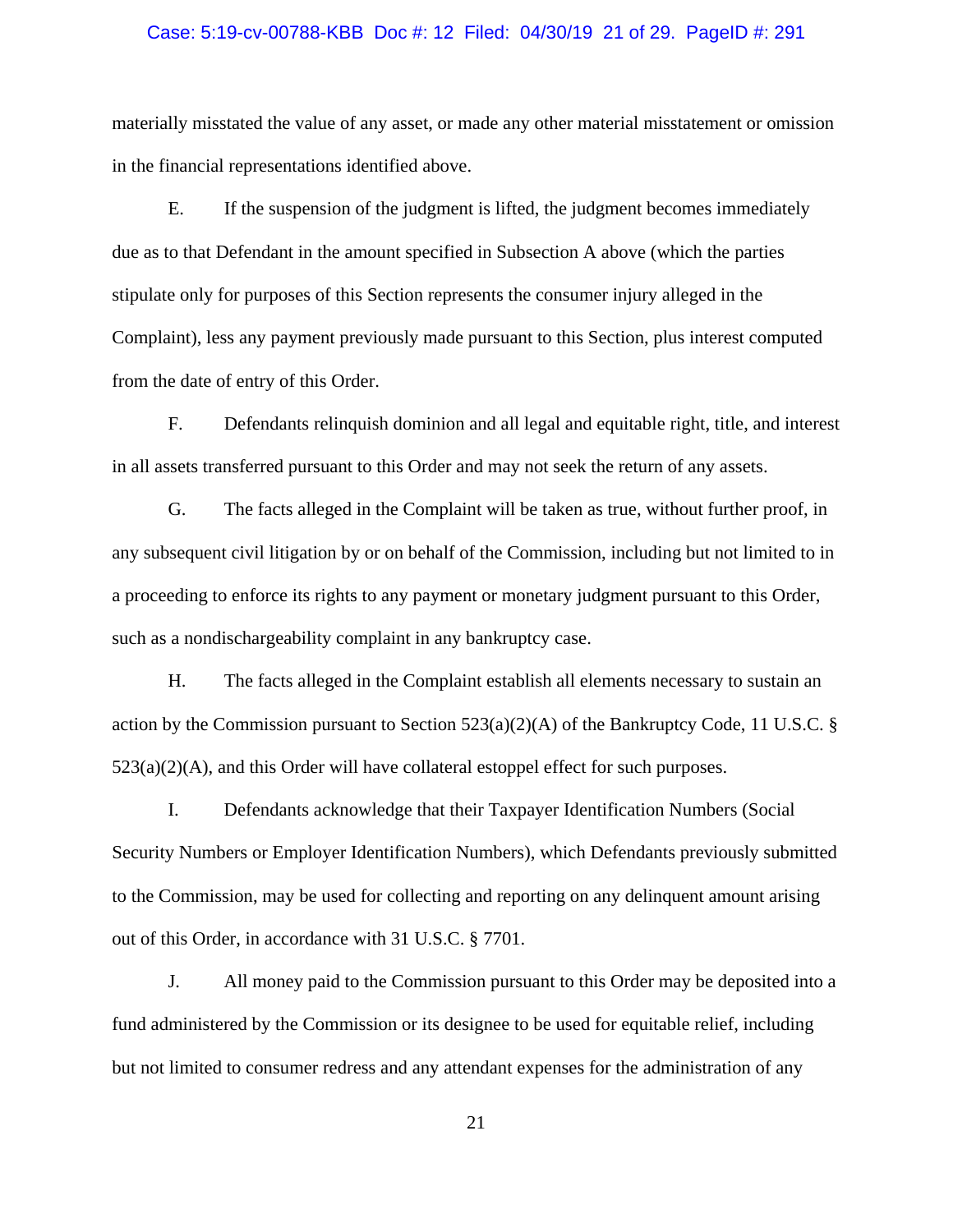#### Case: 5:19-cv-00788-KBB Doc #: 12 Filed: 04/30/19 22 of 29. PageID #: 292

redress fund. If a representative of the Commission decides that direct redress to consumers is wholly or partially impracticable or money remains after redress is completed, the Commission may apply any remaining money for such other equitable relief (including but not limited to consumer information remedies) as it determines to be reasonably related to Defendants' practices alleged in the Complaint. Any money not used for such equitable relief is to be deposited to the U.S. Treasury as disgorgement. Defendants have no right to challenge any actions the Commission or its representatives may take pursuant to this Subsection.

### **XI.**

# **CUSTOMER INFORMATION**

**IT IS FURTHER ORDERED** that Defendants, Defendants' officers, agents, employees, and attorneys, and all other Persons in active concert or participation with any of them, who receive actual notice of this Order, are permanently restrained and enjoined from directly or indirectly:

A. Failing to provide sufficient customer information to enable the Commission to efficiently administer consumer redress. If a representative of the Commission requests in writing any information related to redress, Defendants must provide it, in the form prescribed by the Commission, within 14 days.

B. Disclosing, using, or benefitting from customer information, including but not limited to the name, address, telephone number, email address, Social Security number, other identifying information, or any data that enables access to a customer's account (including but not limited to a credit card, bank account, or other financial account), that any Defendant obtained prior to entry of this Order in connection with the labeling, advertising, marketing, distribution, or sale of any formulation of Xcel, EVO, Geniux, or Ion-Z; and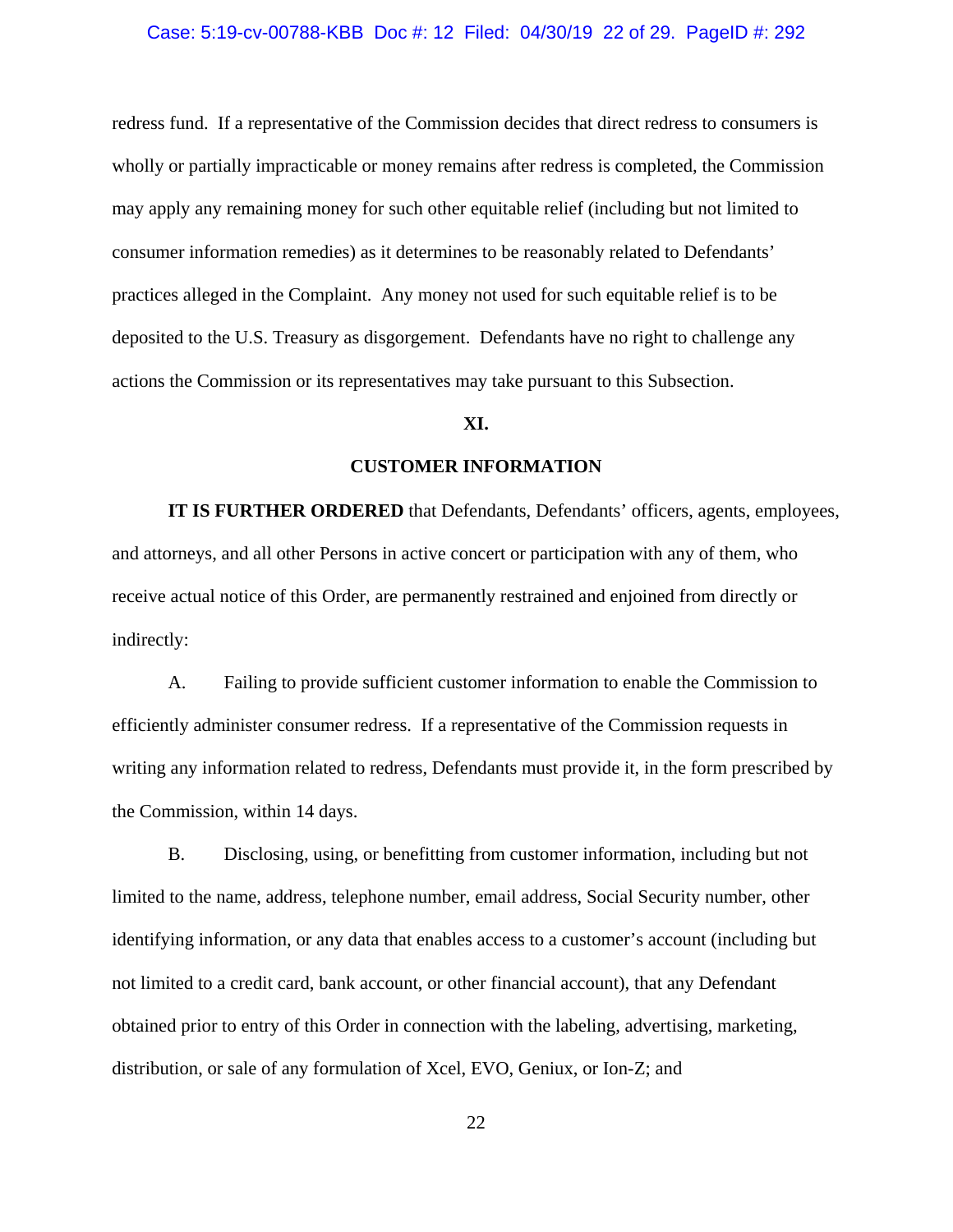#### Case: 5:19-cv-00788-KBB Doc #: 12 Filed: 04/30/19 23 of 29. PageID #: 293

C. Failing to destroy such customer information in all forms in their possession, custody, or control within 30 days after receipt of written direction to do so from a representative of the Commission.

*Provided, however,* that customer information need not be destroyed, and may be disclosed, to the extent requested by a government agency or required by law, regulation, or court order.

# **XII.**

## **COOPERATION**

**IT IS FURTHER ORDERED** that Defendants must fully cooperate with representatives of the Commission in this case and in any investigation related to or associated with the transactions or the occurrences that are the subject of the Complaint. Defendants must provide truthful and complete information, evidence, and testimony. Individual Defendant must appear and Corporate Defendants must cause their officers, employees, representatives, or agents to appear for interviews, discovery, hearings, trials, and any other proceedings that a Commission representative may reasonably request upon 5 days written notice, or other reasonable notice, at such places and times as a Commission representative may designate, without the service of a subpoena.

# **XIII.**

# **ORDER ACKNOWLEDGMENTS**

**IT IS FURTHER ORDERED** that Defendants obtain acknowledgments of receipt of this Order:

A. Each Defendant, within 7 days of entry of this Order, must submit to the Commission an acknowledgment of receipt of this Order sworn under penalty of perjury.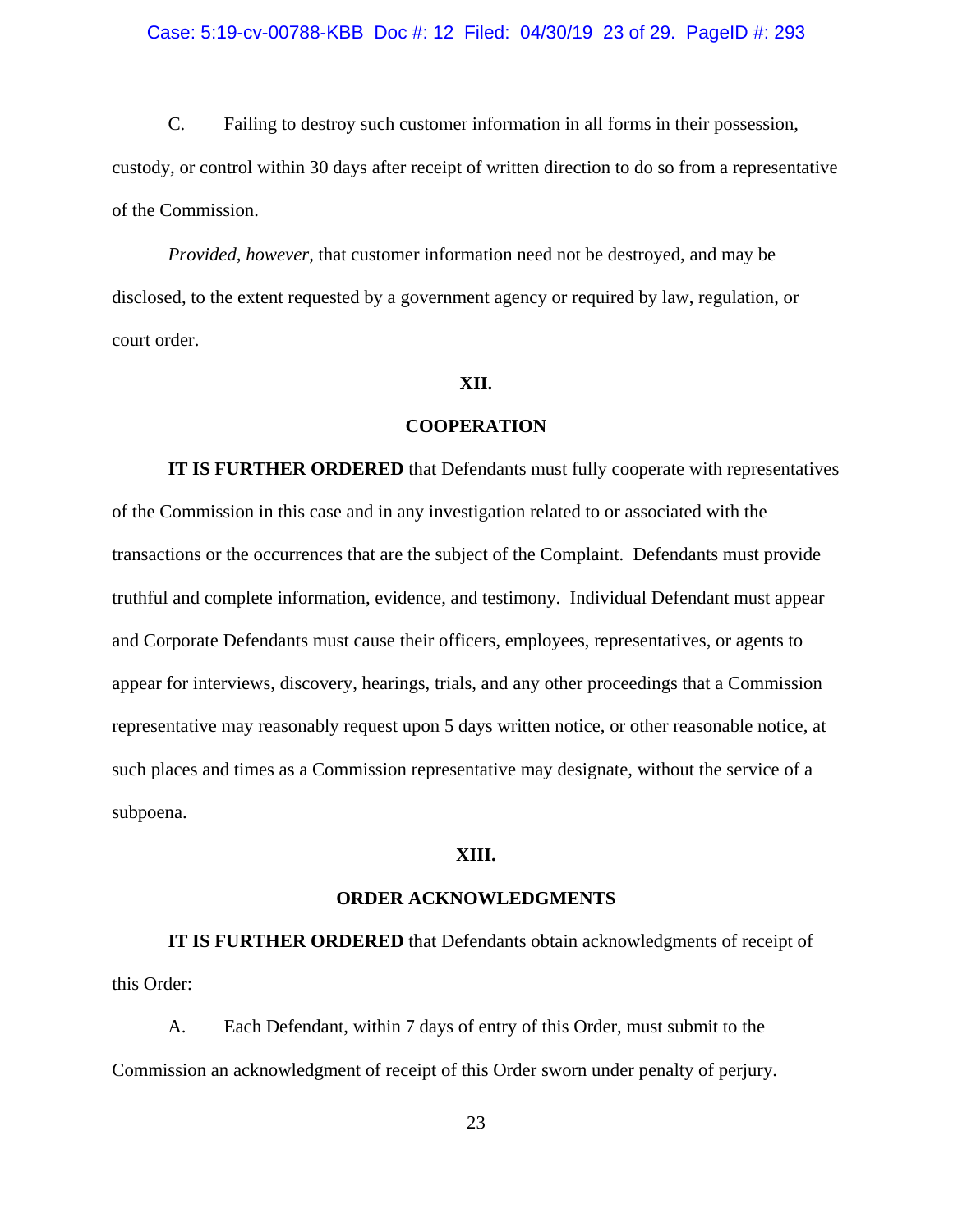## Case: 5:19-cv-00788-KBB Doc #: 12 Filed: 04/30/19 24 of 29. PageID #: 294

B. For 10 years after entry of this Order, Individual Defendant for any business that he, individually or collectively with any other Defendants, is the majority owner or controls directly or indirectly, and each Corporate Defendant, must deliver a copy of this Order to:

1. All principals, officers, directors, and LLC managers and members;

2. All employees having managerial responsibilities for the manufacturing, labeling, advertising, marketing, distribution, or sale of any Covered Product and all agents and representatives who participate in the manufacturing, labeling, advertising, marketing, distribution, or sale of any Covered Product; and

3. Any business entity resulting from any change in structure as set forth in the Section titled Compliance Reporting.

Delivery must occur within 7 days of entry of this Order for current personnel. For all others, delivery must occur before they assume their responsibilities.

C. From each individual or entity to which a Defendant delivered a copy of this Order, that Defendant must obtain, within 30 days, a signed and dated acknowledgment of receipt of this Order.

## **XIV.**

#### **COMPLIANCE REPORTING**

**IT IS FURTHER ORDERED** that Defendants make timely submissions to the Commission:

A. Sixty (60) days after entry of this Order, each Defendant must submit a compliance report, sworn under penalty of perjury:

1. Each Defendant must: (a) identify the primary physical, postal, and email address and telephone number, as designated points of contact, which representatives of the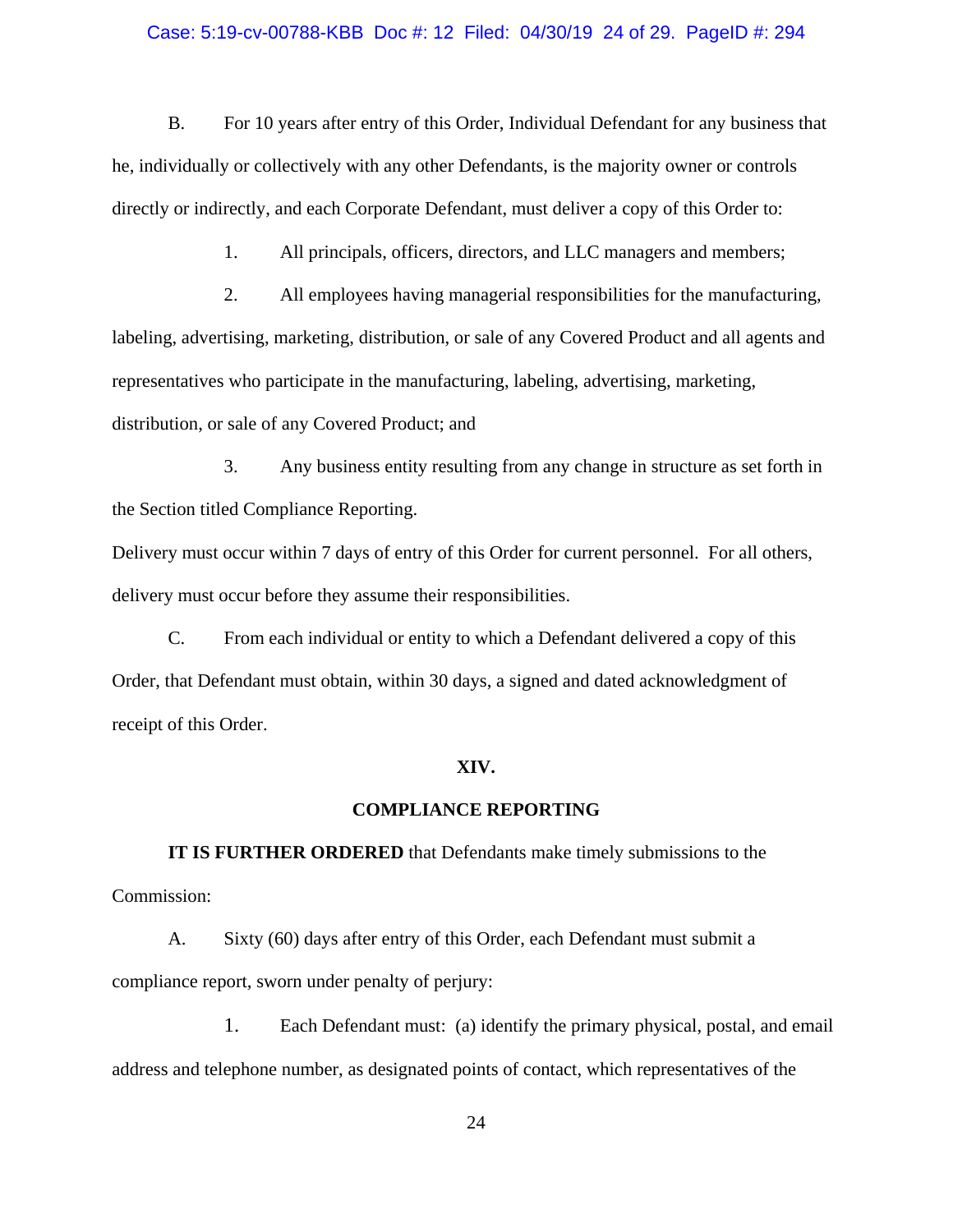### Case: 5:19-cv-00788-KBB Doc #: 12 Filed: 04/30/19 25 of 29. PageID #: 295

Commission may use to communicate with Defendant; (b) identify all of that Defendant's businesses by all of their names, telephone numbers, and physical, postal, email, and Internet addresses; (c) describe the activities of each business, including the goods and services offered, the means of advertising, marketing, and sales, and the involvement of any other Defendant (which Individual Defendant must describe if he knows or should know due to his own involvement); (d) describe in detail whether and how that Defendant is in compliance with each Section of this Order; and (e) provide a copy of each Order Acknowledgment obtained pursuant to this Order, unless previously submitted to the Commission.

2. Additionally, Individual Defendant must: (a) identify all telephone numbers and all physical, postal, email, and Internet addresses, including all residences; (b) identify all business activities, including any business for which he performs services whether as an employee or otherwise and any entity in which Defendant has any ownership interest; and (c) describe in detail Defendant's involvement in each such business, including title, role, responsibilities, participation, authority, control, and any ownership.

B. For 10 years after entry of this Order, each Defendant must submit a compliance notice, sworn under penalty of perjury, within 14 days of any change in the following:

1. Each Defendant must report any change in: (a) any designated point of contact; (b) the structure of the Corporate Defendant or any entity that Defendants have any ownership interest in or control directly or indirectly that may affect compliance obligations arising under this Order, including: creation, merger, sale, or dissolution of the entity or any subsidiary, parent, or affiliate that engages in any acts or practices subject to this Order.

2. Additionally, Individual Defendant must report any change in: (a) name, including aliases or fictitious names, or residence addresses; or (b) title or role in any business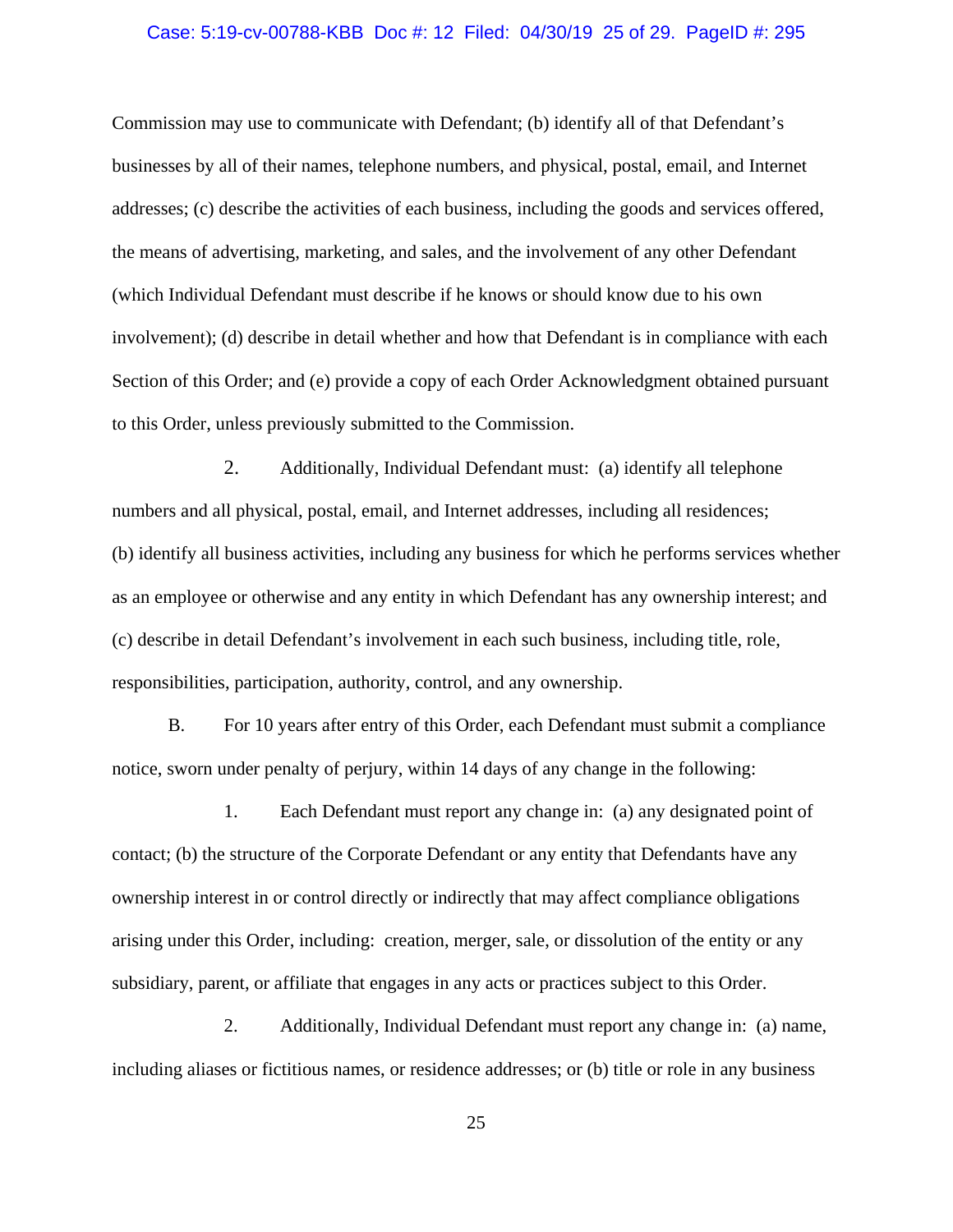#### Case: 5:19-cv-00788-KBB Doc #: 12 Filed: 04/30/19 26 of 29. PageID #: 296

activity, including any business for which he performs services whether as an employee or otherwise and any entity in which Defendant has any ownership interest, and identify the name, physical address, and any Internet address of the business or entity.

C. Each Defendant must submit to the Commission notice of the filing of any bankruptcy petition, insolvency proceeding, or similar proceeding by or against such Defendant within 14 days of its filing.

D. Any submission to the Commission required by this Order to be sworn under penalty of perjury must be true and accurate and comply with 28 U.S.C. § 1746, such as by concluding: "I declare under penalty of perjury under the laws of the United States of America that the foregoing is true and correct. Executed on: \_\_\_\_\_\_\_\_" and supplying the date, signatory's full name, title (if applicable), and signature.

E. Unless otherwise directed by a Commission representative in writing, all submissions to the Commission pursuant to this Order must be emailed to DEBrief@ftc.gov or sent by overnight courier (not the U.S. Postal Service) to: Associate Director for Enforcement, Bureau of Consumer Protection, Federal Trade Commission, 600 Pennsylvania Avenue, N.W., Washington, D.C. 20580. The subject line must begin: *FTC v. Global Community Innovations LLC, et al.,* and the number 1623135.

# **XV.**

#### **RECORDKEEPING**

**IT IS FURTHER ORDERED** that Defendants must create certain records for 10 years after entry of the Order, and retain each such record for 5 years. Specifically, each Corporate Defendant and Individual Defendant for any business that he, individually or collectively with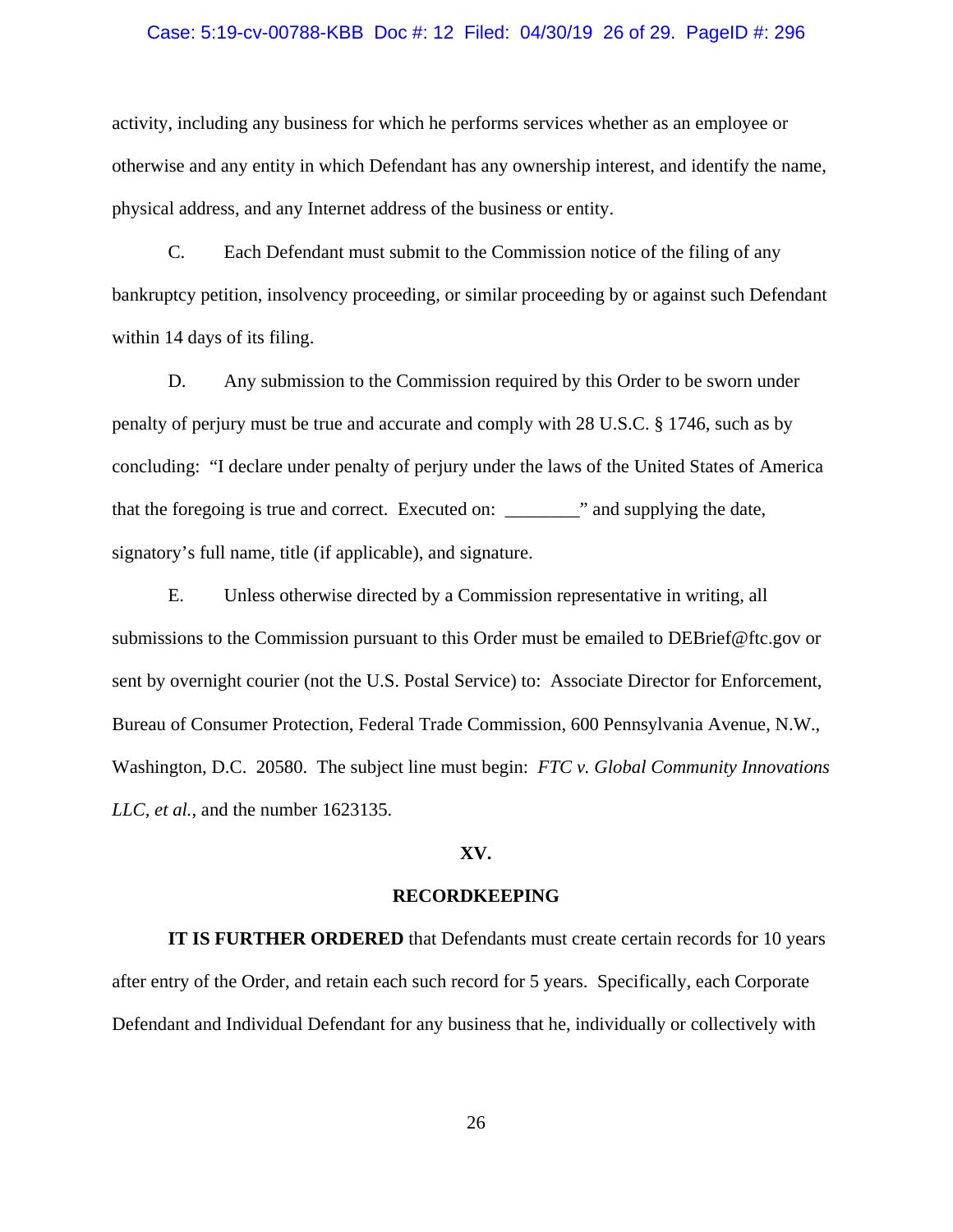### Case: 5:19-cv-00788-KBB Doc #: 12 Filed: 04/30/19 27 of 29. PageID #: 297

any other Defendants, is a majority owner or controls directly or indirectly, must create and retain the following records:

A. Accounting records showing the revenues from all goods or services sold;

B. Personnel records showing, for each Person providing services, whether as an employee or otherwise, that Person's: name; address; telephone numbers; job title or position; dates of service; and (if applicable) the reason for termination;

C. Records of all consumer complaints and refund requests, whether received directly or indirectly, such as through a third party, and any response;

D. All records necessary to demonstrate full compliance with each provision of this Order, including but not limited to all submissions to the Commission; and

E. A copy of each unique advertisement or other marketing material.

# **XVI.**

# **COMPLIANCE MONITORING**

**IT IS FURTHER ORDERED** that, for the purpose of monitoring Defendants' compliance with this Order, including the financial representations upon which part of the judgment was suspended and any failure to transfer any assets as required by this Order:

A. Within 14 days of receipt of a written request from a representative of the Commission, each Defendant must: submit additional compliance reports or other requested information, which must be sworn under penalty of perjury; appear for depositions; and produce documents for inspection and copying. The Commission is also authorized to obtain discovery, without further leave of court, using any of the procedures prescribed by Federal Rules of Civil Procedure 29, 30 (including telephonic depositions), 31, 33, 34, 36, 45, and 69.

B. For matters concerning this Order, the Commission is authorized to communicate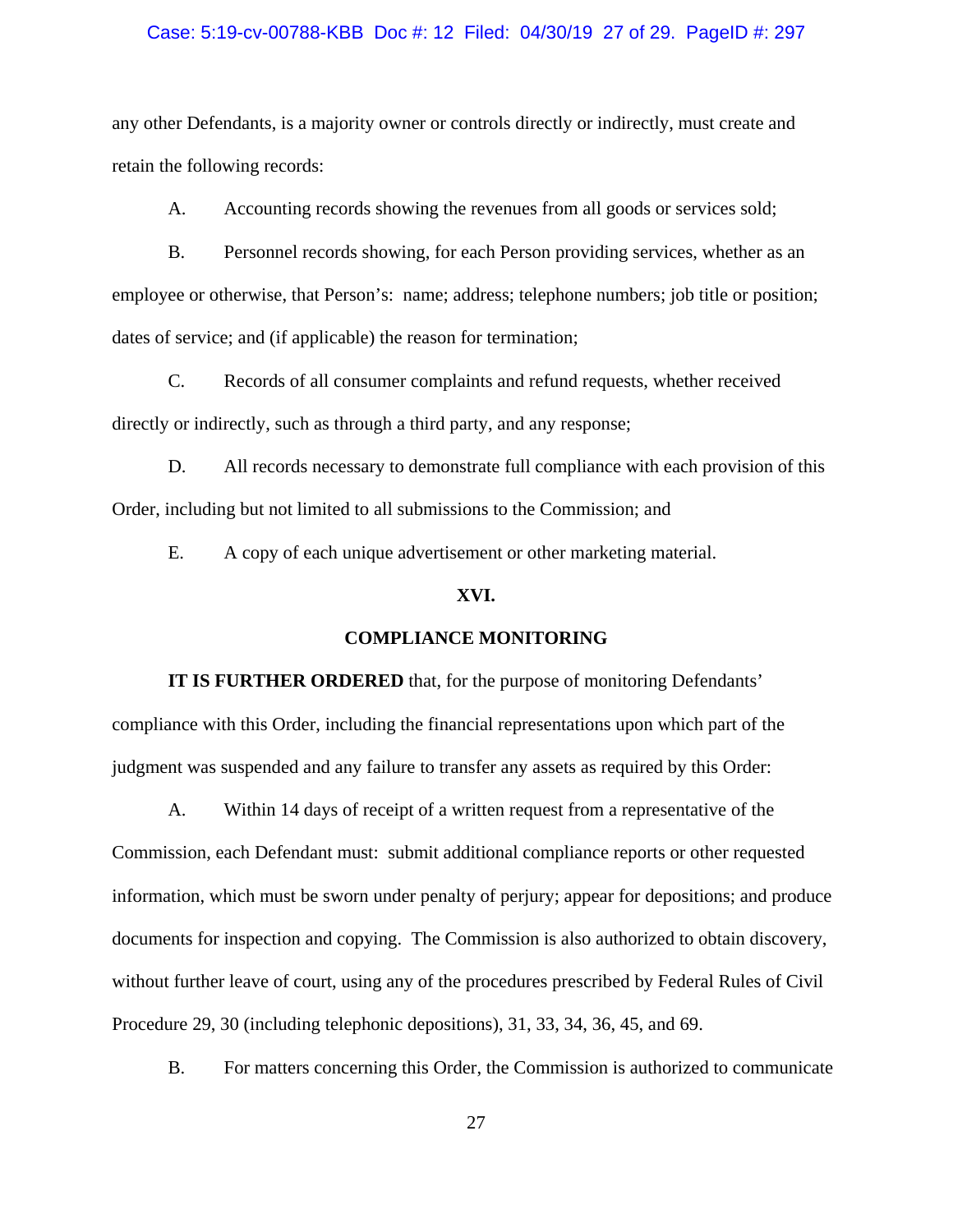# Case: 5:19-cv-00788-KBB Doc #: 12 Filed: 04/30/19 28 of 29. PageID #: 298

directly with each Defendant. Defendants must permit representatives of the Commission to interview any employee or other Person affiliated with any Defendant who has agreed to such an interview. The Person interviewed may have counsel present.

C. The Commission may use all other lawful means, including but not limited to posing, through its representatives, as consumers, suppliers, or other individuals or entities, to Defendants or any individual or entity affiliated with Defendants, without the necessity of identification or prior notice. Nothing in this Order limits the Commission's lawful use of compulsory process, pursuant to Sections 9 and 20 of the FTC Act, 15 U.S.C. §§ 49, 57b-1.

D. Upon written request from a representative of the Commission, any consumer reporting agency must furnish consumer reports concerning Individual Defendant, pursuant to Section 604(1) of the Fair Credit Reporting Act, 15 U.S.C. § 1681b(a)(1).

# **XVII.**

# **RETENTION OF JURISDICTION**

**IT IS FURTHER ORDERED** that this Court shall retain jurisdiction of this matter for purposes of construction, modification, and enforcement of this Order.

**IT IS SO ORDERED** this  $\frac{30}{2}$  day of  $\frac{April}{ }$ , 2019.

*/s/ Kathleen B. Burke*

United States Magistrate Judge